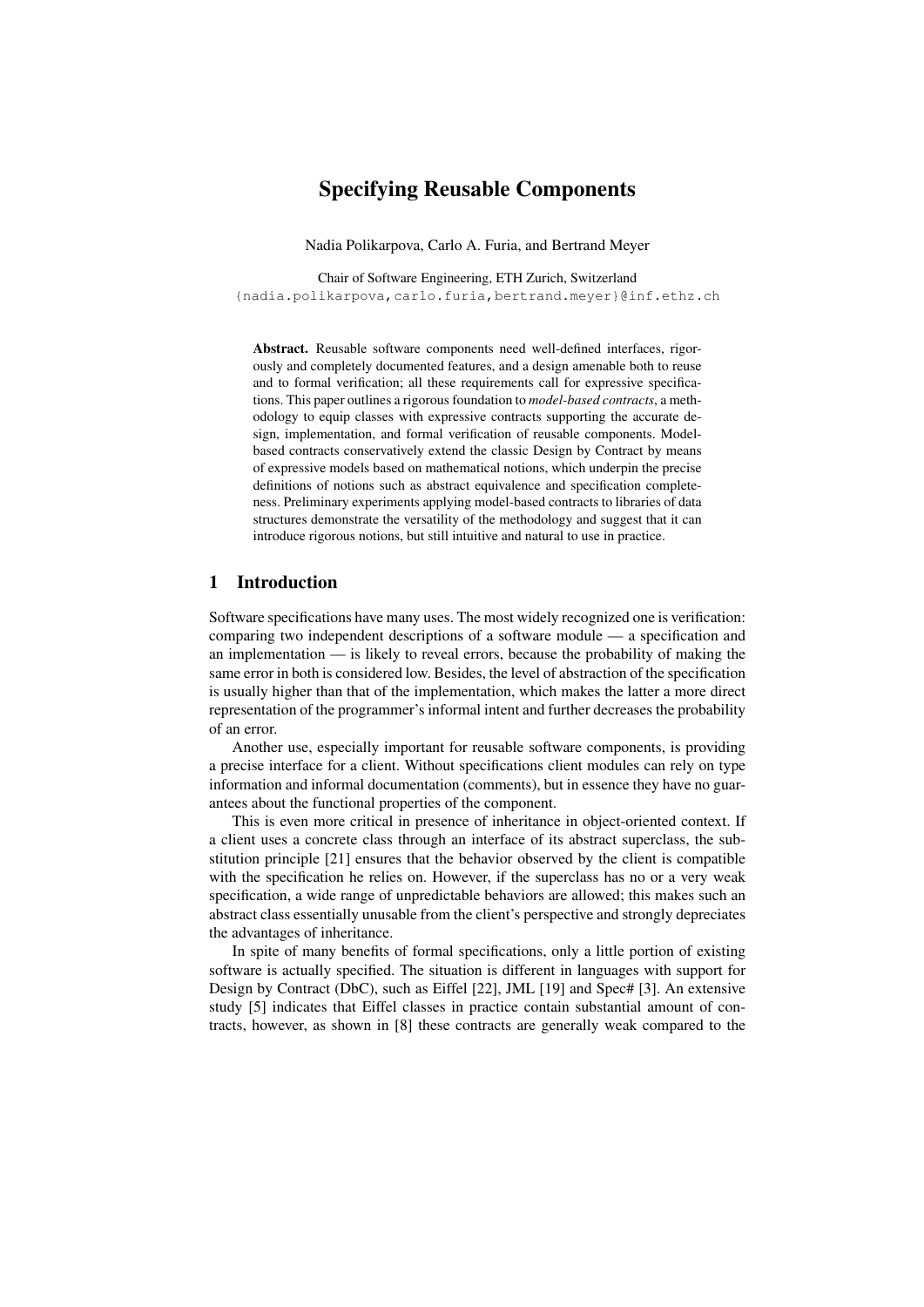programmer's informal understanding of the functional properties of a software module. In many cases the restricted specification language used in DbC does not allow a programmer to express (or at least express easily) all the desired properties.

One of the approaches to increasing the expressiveness of the contract language is using *model classes* — immutable classes designed for specification purposes and representing standard mathematical notions, such as sets, relations or sequences. This approach is used in JML [7, 20] and Eiffel [28]. The availability of model classes gives programmers the required expressive power, however it does not by itself guarantee strong specifications.

Current paper presents *model-based contracts* — an interface specification method based on Design by Contract and model classes. The method provides systematic guidelines for writing strong specifications and a precise definition of specification completeness, which is easy to reason about.

We performed experimental evaluation of the approach on two Eiffel data structure libraries: EiffelBase and it's successor EiffelBase2. The former is a standard library used for many years in production software, while the latter in a research project intended as a testbed for specification and verification techniques, but still providing the full functionality of a standard data structures library.

Section 2 motivates the need for more expressive contracts and briefly demonstrates the advantages of using them on a few concrete examples. Section 3 provides details of the specification method, discusses the semantics of model-based contracts with respect to proofs and tests and introduces the notion of specification completeness. Section 4 demonstrates the applicability of the approach on two case studies, section 5 presents related work and section 6 concludes.

All the examples in the paper are from the EiffelBase library if not specified otherwise.

## 2 Motivation and overview

Design by Contract (DbC) is a discipline of analysis, design, implementation, and management of software. It relies on the fundamental idea of defining the role of any component in the system in terms of a *contract* that formalizes the obligations and benefits of that component relative to the rest of the system. Concretely, the contract is as a collection of assertions (*preconditions*, *postconditions*, and *invariants*) that constitute the module's *specification*.

### 2.1 Some limitations of Design by Contract

To emphasize the seamless connection that must exist between specification and implementation, and to make writing contracts palatable to the programmer, DbC uses the same notation for expressions in the implementation and in the specification. This choice successfully encourages programmers to write contracts [5]. On the other hand, it also restricts the assertions that can be expressed — or that can be expressed easily. This restriction ultimately impedes the formalization and verification of full functional correctness and even limits the scope of application of DbC for the correct design of an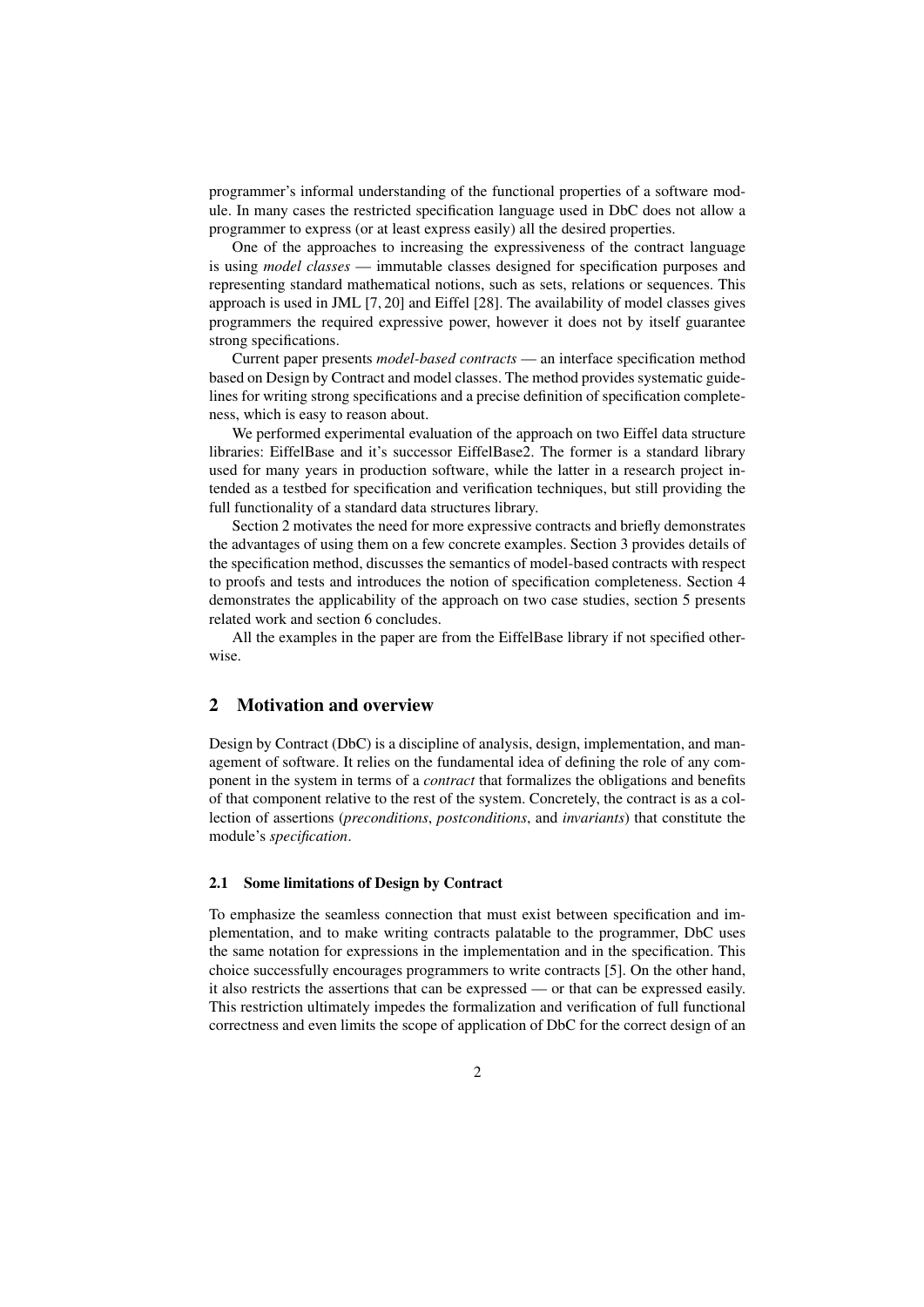```
2 class LINKED LIST [G]
   count: INTEGER −− Number of elements
 4
5 index: INTEGER −− Current cursor position
 6
   put\_right(v: G)Add 'v' to the right of cursor.
9 require 0 \leq index \leq countd<sub>0</sub>11 ensure
12 count = old count + 1
13 index = old index
14 end
                                                 16 duplicate (n: INTEGER): LINKED LIST
                                                 17 −− Copy of sublist of length 'n' beginning at current position
                                                 18 require n \geq 0 do . . . ensure Result.index = 0 end
                                                 19 end
                                                 2021 class TABLE [G, K]
                                                 22 put (v: G ; k: K)
                                                 23 \quad -\text{Associate value 'v' with key 'k'.}24 require valid key (k)
                                                       deferred end
                                                 26
                                                 27 end
```
Table 1. Snippets from the EiffelBase classes LINKED LIST (lines 1–17) and TABLE (lines 19–25).

implementation. Let us demonstrate this on a couple of examples from the EiffelBase library [12].

Lines 1–14 in Table 1 show a portion of class LINKED LIST, implementing a dynamic list. Features (members) *count* and *index* record respectively the number of elements stored in the list and the current position of the internal cursor. Routine *put right* inserts an element  $\nu$  to the right of the current position of the cursor, without moving it. The postcondition of the routine (clause ensure) asserts that inserting an element increments *counter* by one but does not change *index*. This is correct, but it does not capture the gist of the semantics of insertion: the list after insertion is obtained by all the elements that were in the list up to position *index*, followed by element *v* and then by all elements that were to the right of *index*.

Expressing such complex facts is impossible or exceedingly complicated with the standard assertion language; as a result most specifications are *incomplete* in the sense that they fail to capture precisely the functional semantics of routines. Weak specifications hinder formal verification in two ways. First, establishing weak postconditions is simple, but confidence in the full functional correctness of a verified routine will be low: the quality of specifications limits the value of verification. Second, weak contracts affect negatively verification modularity: it is impossible to establish what a routine  $r$ achieves, if  $r$  calls another routine  $s$  whose contract is not strong enough to document its effect within  $r$  precisely.

Weak assertions limit the potential of many other applications of DbC. Specifications, for example, should document the abstract semantics of operations in deferred classes (classes without an implementation). Weak contracts cannot fully do so; as a result, programmers have fewer safeguards to prevent inconsistencies in the design and fewer chances to make deferred classes useful to clients through polymorphism and dynamic dispatching.

Feature *put* in class TABLE (lines 16–19 in Table 1) is an example of such a phenomenon. It is unclear how to express the abstract semantics of *put* with standard contracts. In particular, the absence of a postcondition leaves it undefined what should happen when an element is inserted with a key that is already associated to some other element: should *put* replace the previous element with the new one or cancel the insertion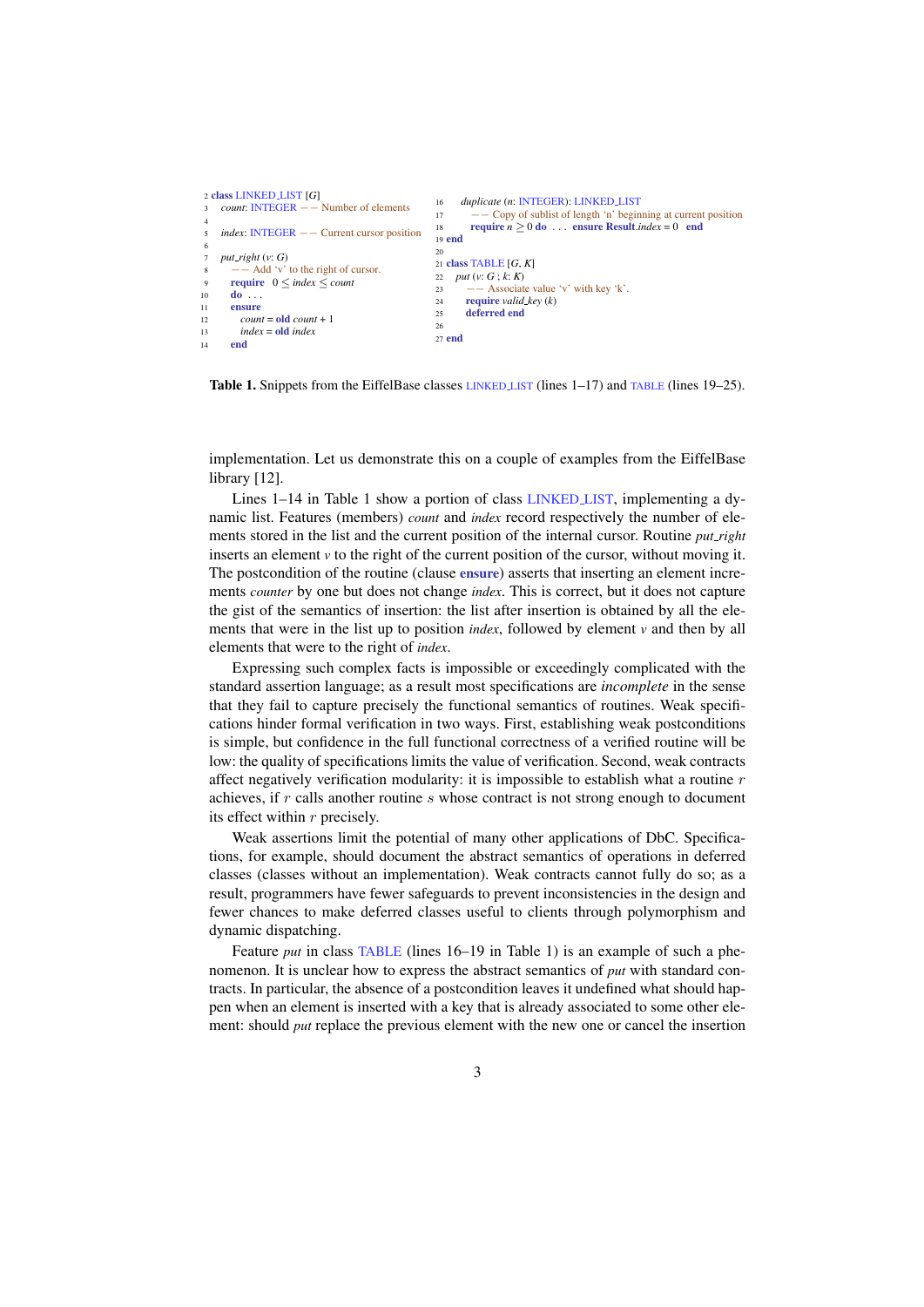```
2 note model: sequence, index
 3 class LINKED LIST [G]
     4 sequence: MML SEQUENCE [G]
5 −− Sequence of elements
        6 do . . . end
 7
8 count: INTEGER −− Number of elements
       9 ensure Result = sequence.count end
10^{-1}11 index: INTEGER −− Current cursor position
12
13 put right (v: G)
14 −− Add 'v' to the right of cursor.<br>15 require 0 \leq index \leq countrequire \space 0 \leq index \leq count16 do ...
      ensure
18 sequence = old ( sequence.front (index)
19 .extended (v) + sequence tail (index + 1) )
20 index = oldindex<br>21 end
       end
22 end
                                                                      24 note model: map
                                                                      25 class TABLE [G, K]
                                                                      26 map: MML_MAP [G, K]<br>27 – Map of keys to value
                                                                                − Map of keys to values
                                                                      28 deferred end
                                                                      29<br>30
                                                                           30 put (v: G ; k: K)
                                                                      31 −− Associate value 'v' with key 'k'.
                                                                      32 require map.domain [k]
                                                                      33 deferred
                                                                      34 ensure<br>35 man =35 map = old map.replaced_at (k, v)<br>36 end
                                                                             end
                                                                      37 end
```
Table 2. Classes **LINKED LIST** (left) and TABLE (right) with model-based contracts.

of the new element? Indeed, some heirs of TABLE implement *put* with a replacement semantics (such as class ARRAY), while others disallow overriding of preexisting mappings with *put* (such as class HASH TABLE). Some classes (including HASH TABLE) even introduce another feature *force* that implements the replacement semantics. This obscures the behavior of routines to clients and makes it questionable whether *put* has been introduced at the right point in the inheritance hierarchy.

#### 2.2 Enhancing Design by Contract with models

This paper presents an extension of DbC that addresses the aforementioned problems. The extension conservatively enhances DbC with *model classes*: immutable classes representing mathematical concepts that provide for more expressive specifications. Wrapping mathematical entities with classes supports richer contracts without need to extend the notation, which remains the one familiar to programmers as in DbC. Contracts using model classes are called *model-based contracts*.

Table 2 shows an extensions of the examples in Table 1 with model-based contracts. LINKED LIST is augmented with a query *sequence* that returns an instance of class MML SEQUENCE, a model class representing a mathematical sequence of elements of homogeneous type; the implementation, omitted for brevity, builds *sequence* according to the actual content of the list. The meta-annotation note declares the two features *sequence* and *index* as model of the class; every contract will rely on the abstraction they provide. In particular, the postcondition of *put right* can precisely describe the effect of the routine: the new *sequence* is the concatenation of the old *sequence* up to *index* , extended with element *v*, with the tail of the old *sequence* starting after *index*. We can assert that the new postcondition — including the clause about *index* — is *complete* with respect to the model of the class, because it completely defines the effect of *put right* on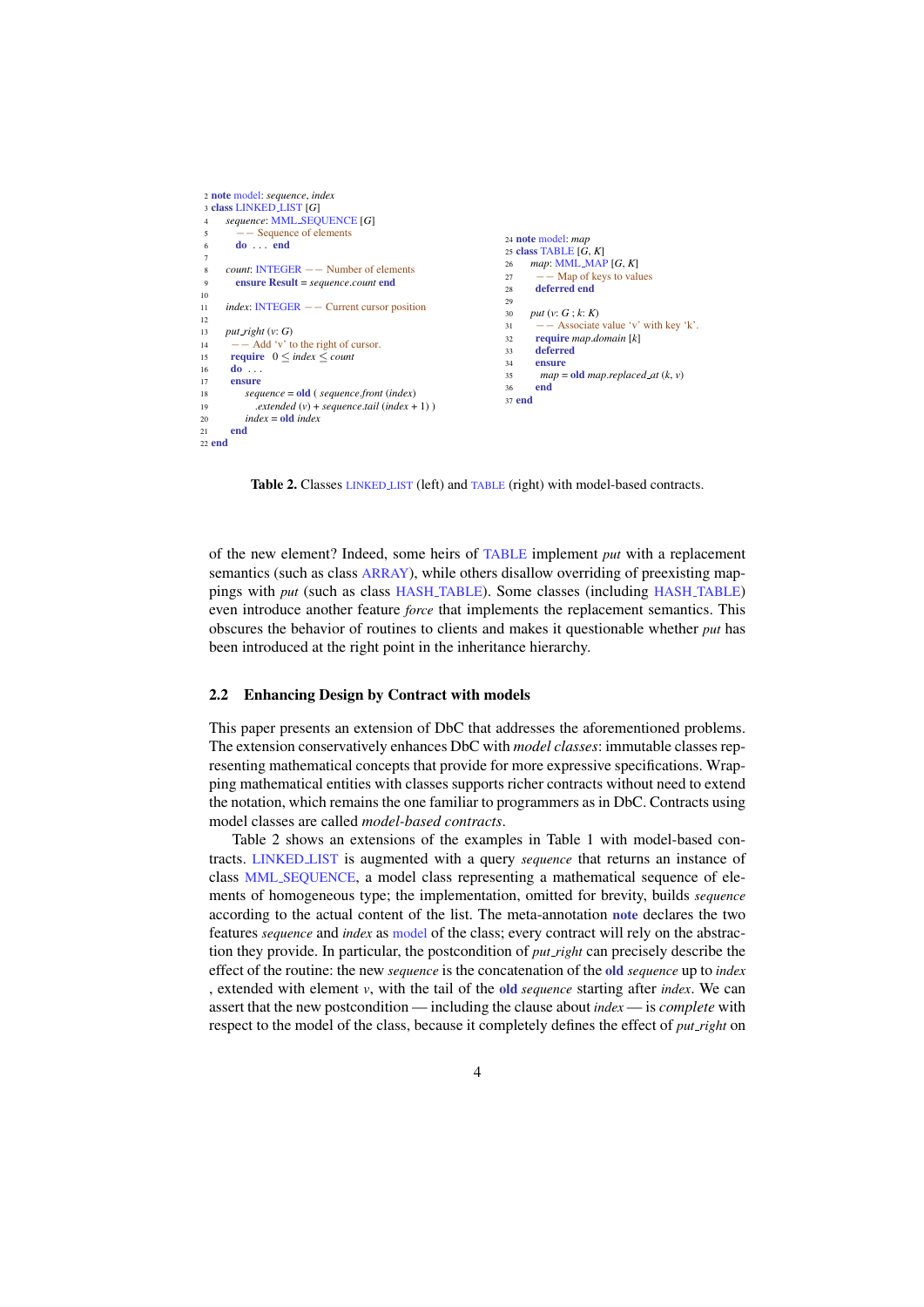the abstract model. This notion of completeness is a powerful guide to writing accurate specification that makes for well-defined interfaces and verifiable classes.

The mathematical notion of a *map* — encapsulated by the model class MML MAP — is the natural model for the class TABLE. Feature *map* cannot have an implementation yet, because TABLE is deferred and hence it is not committed to any representation of data. Nonetheless, the mere availability of a model class supports complex specifications already at this abstract level. In particular, writing a complete postcondition for routine *put* requires to commit to a specific semantics for insertion. The example in Table 2 chooses the replacement semantics; correspondingly, all heirs of TABLE will have to conform to this semantics, guaranteeing a coherent reuse of TABLE throughout the class hierarchy.

## 3 Foundations of model-based contracts

#### 3.1 Specifying classes with models

This subsection describes a rigorous approach to equipping classes with expressive contracts.

Interfaces, references, and objects. The definitions of abstract objects and models (introduced in the remainder) rely on the following simple assumptions about classes. Each class C defines a notion of *reference* equality  $\equiv_C$  and of *object* equality  $\stackrel{\circ}{=}_C$ ; both are equivalence relations. Two objects  $o_1, o_2 \in C$  of class C can be *reference equal* (written  $o_1 \equiv_C o_2$ ) or *object equal* (written  $o_1 \stackrel{\sim}{=} C o_2$ ). Reference equality is meant to capture whether  $o_1$  and  $o_2$  are aliases for the same physical object, whereas object equality is meant to hold for (possibly) physically distinct objects with the same actual content. The following discussion is however independent of the particular choice of reference and object equality.

The principle of information hiding prescribes that each class define an interface: the set of its publicly accessible features [22]. It is good practice to partition features into queries and commands; queries are functions of the object state, whereas commands modify the object state but do not return any value.  $I_C = Q_C \cup M_C$  denotes the interface of a class  $C$  partitioned in queries  $Q_C$  and commands  $M_C$ .<sup>1</sup> It is convenient to partition all queries into *value-bound* queries  $Q_C^o$  and *reference-bound* queries  $Q_C^r$ . Value-bound queries should create fresh objects to return (or more generally objects that were unknown to the client before calling the query), whereas reference-bound queries give the client direct access, through a reference, to parts of the target object or of the query arguments. In other words, clients of a value-bound query are insensitive to whether they received a unique fresh object or they are just sharing a reference to a previously existing one. The chosen partitioning between value-bound and reference bound queries does not affect the following discussion, although it is usually quite natural to adhere to this informal distinction when designing a class.

 $1$  Constructors need no special treatment and can be modeled as queries returning new objects.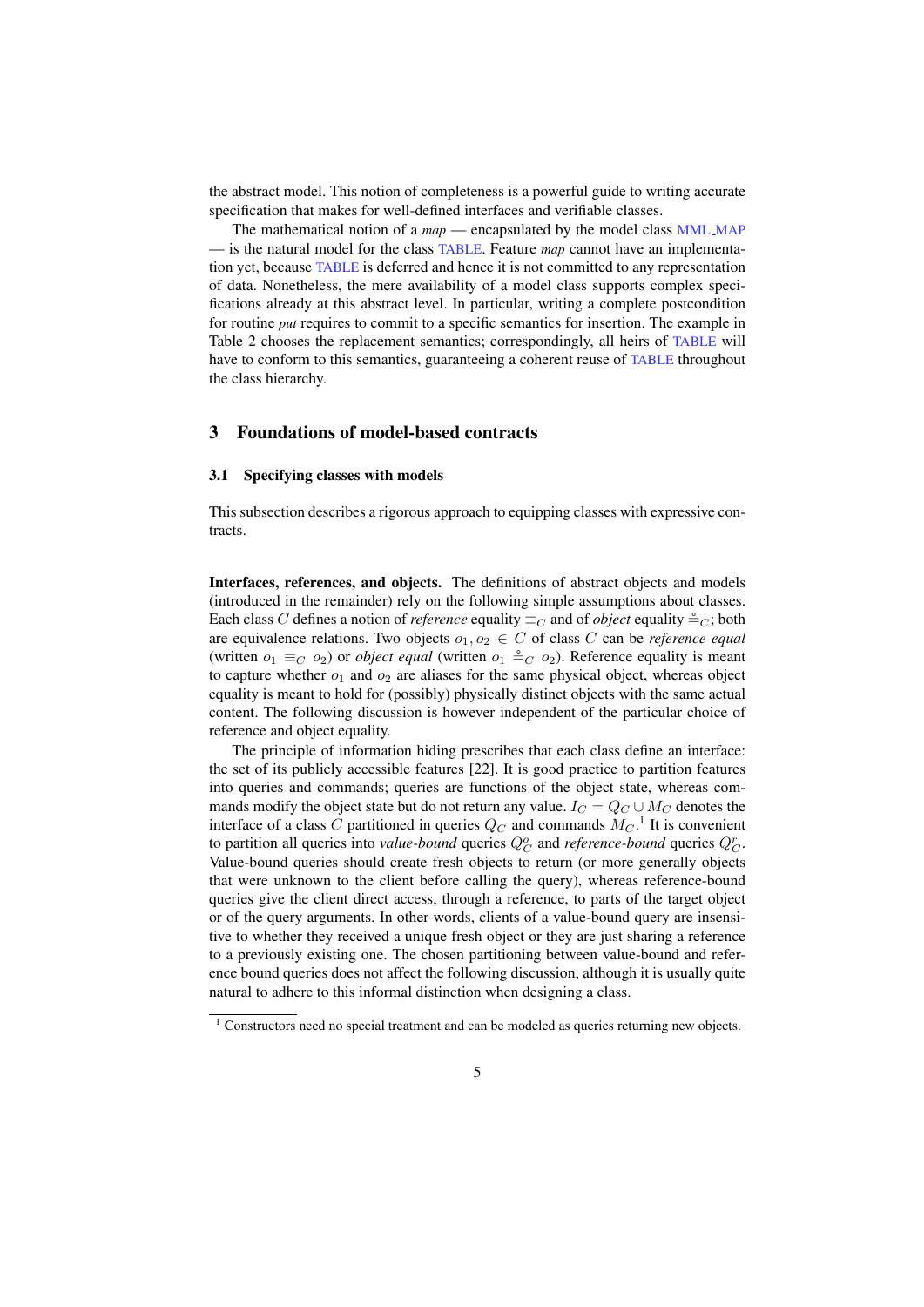*Example 1.* Ouery *item* (Table 3) is reference-bound, as the client receives the very same physical object that was earlier inserted in the list. Query *duplicate* (Table 3) is instead value-bound, as it returns a copy of a portion of the list.

The classification in value-bound and reference-bound extends naturally to *arguments* of features: if the feature does not rely on having a direct reference to the actual argument (as opposed to a copy of it), the argument is value-bound; otherwise, it is reference-bound.

Abstract object space. The interface  $I_C$  induces an equivalence relation  $\asymp_C$  over objects of class C called *abstract equality* and defined as follows:  $o_1 \simeq_C o_2$  holds for two objects  $o_1, o_2 \in C$  iff for any applicable sequence of calls to commands  $m_1, m_2, \ldots \in M_C^*$  and a query  $q \in Q_C$ , the qualified calls  $o_1.m_1; o_1.m_2; \cdots o_1.q$  and  $o_2.m_1; o_2.m_2. \cdots o_2.q$  (with physically identical actual arguments where appropriate) respectively return objects  $t_1$  and  $t_2$  of some class T such that: if q is reference-bound then  $t_1 \equiv_T t_2$ , and if q is value-bound then  $t_1 \stackrel{\circ}{=} T t_2$ . Intuitively, two objects are equivalent with respect to  $\leq_C$  if a client cannot distinguish them by any sequence of calls to public features.

Abstract equality defines an *abstract object space*: the quotient set  $A_C = C / \simeq_C C$ of C (as a set of objects) by  $\asymp_C$ . As a consequence, two objects are equivalent w.r.t.  $\asymp_C$  iff they have the same *abstract (object) state*. Any concrete set that is isomorphic to  $A_C$  is called a *model* of C.

*Example 2.* A *queue* class typically consists of the queries *item*, *count*, and *empty* returning the next element to be dequeued, the total number of elements in the queue, and a fresh empty queue — and the commands *put* and *remove* — to enqueue an element and dequeue the next element. If *remove* were not part of the interface, any element in the queue but the least recently inserted one would be inaccessible to clients; the model of such a class would then be a pair of type  $\mathbb{N} \times G$  recording the current number of elements and the latest enqueued element of generic type G. Including *remove* in the interface, as it usually is the case for queues, allows clients to read the whole sequence of enqueued elements. Hence, two queues with full interfaces are indistinguishable iff they have the very same sequence of elements; the model of a queue class with full interface is then an abstract sequence of type  $G^*$ .

As all the following examples will suggest, the most natural design choice implements object equality to have the same semantics as abstract equality. Notice, however, that complying or not with this rule of thumb does not affect the soundness of the definitions in the present paper, nor does introduce circularities in the definition of abstract equality.

**Model classes.** The model of a class C is expressed as a collection  $D_C = D_C^1, D_C^2$ ,  $\ldots$ ,  $D_C^n$  of *model classes*.<sup>2</sup> Model classes are immutable classes designed for specification purposes; essentially, they are wrappers of rigorously defined mathematical entities: elementary sorts such as Booleans, integers, and object references, as well as more

<sup>&</sup>lt;sup>2</sup> The model may include the same class multiple times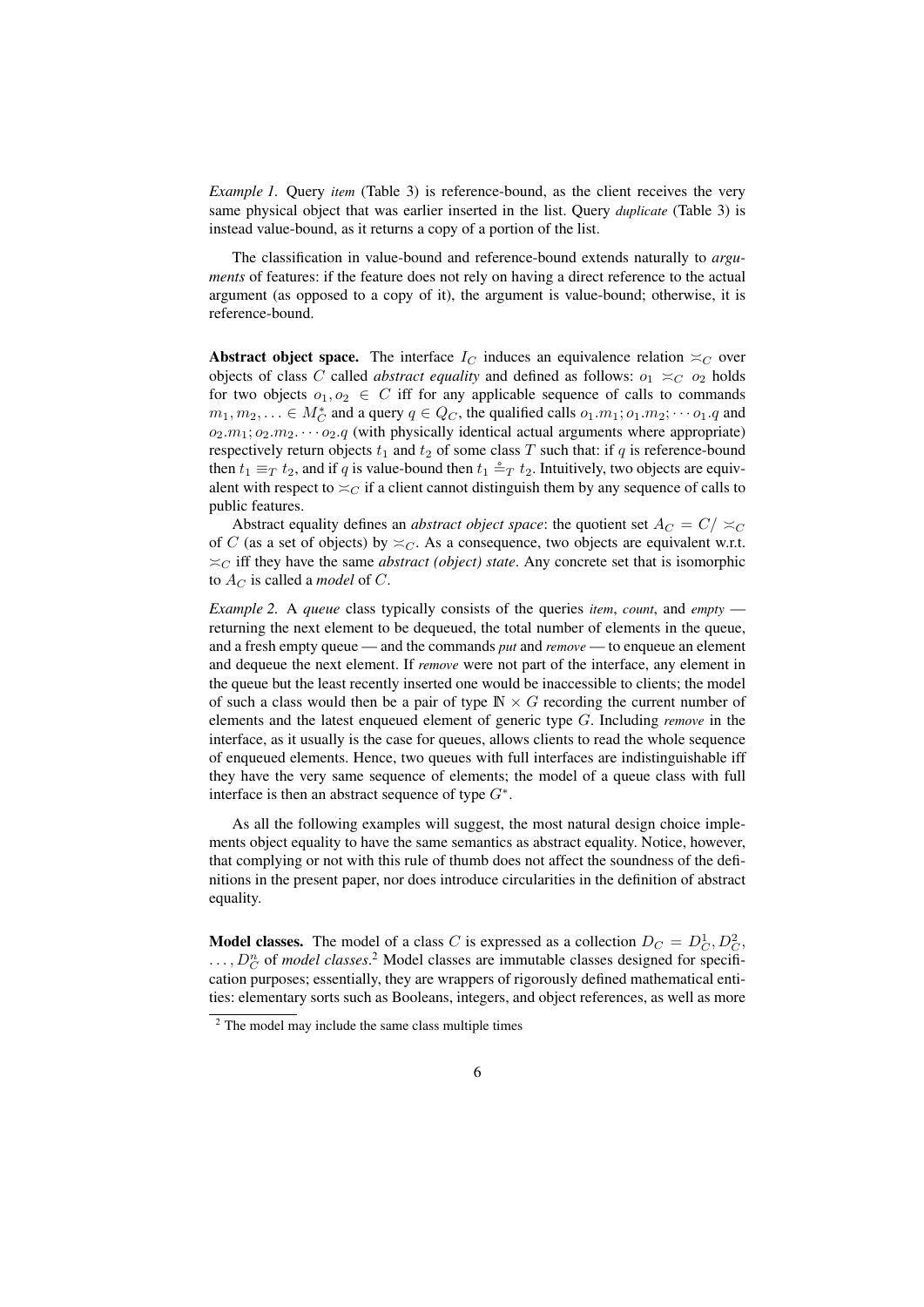complex structures such as sets, bags, relations, maps, and sequences. The MML library [27] provides a variety of such model classes, equipped with features that correspond to common operations on the mathematical structure they represent, including first-order quantification. For example, class MML SET models sets of elements of homogeneous type; it includes features for operations such as membership and quantification over all elements of the set that satisfy a certain predicate (passed as a function object).

*Example 3.* As we discussed in Example 2, a sequence is a suitable model for a queue; it can be represented by class MML SEQUENCE. To represent the model of a linked list with internal cursor, we can combine a sequence of class **MML\_SEQUENCE** with an element of class **INTEGER** to represent the position of the cursor; this assumes that no information about the pointer structure of the list in the heap is accessible through the interface of the class.

**Model queries.** Every class C provides a collection of public *model queries*  $S_C$  =  $s_C^1, s_C^2, \ldots, s_C^n$ , one for each component model class in  $D_C$ . Each model query  $s_C^i$ returns an instance of the corresponding model class  $D_C^i$  that represents the current value of the  $i$ -th component of the model. (Informally, the values returned by model queries are analogues to the coefficients expressing the abstract state as a combination of independent basis vectors spanning the whole space). Since the abstract object state should always be defined between operations and should not depend on the state of any other object, model queries are typically argumentless and without precondition. Clauses in the class invariant can constrain the values of the model queries to match precisely the abstract states of the model. For example, model query *index*: INTEGER returning the cursor position of the LINKED LIST in Table 1 should be constrained by an invariant clause  $0 \leq$  *index*  $\leq$  *sequence.count* + 1. A meta-annotation note model:  $s_C^1, s_C^2, \ldots$ lists all model queries of the class (see Table 2 for an example).

Programmers can add model queries incrementally to classes developed with DbC. In fact, it is likely that some model queries are already used in the implementation before models are added explicitly; for example feature *index* of class LINKED LIST (Table 2). Additional model queries return the remaining components of the model for specification purposes, such as *sequence* in LINKED LIST.

Our approach prefers to implement new model queries as functions rather than attributes. This choice facilitates a purely descriptive usage of references to model queries in specifications. In other words, instead of augmenting routine bodies with bookkeeping instructions that update model attributes, routine postconditions are extended with clauses that describe the new value returned by model queries in terms of the old one. This has the advantage of enforcing a cleaner division between implementation and specification, while better modularizing the latter at routine level (properties of model attributes are typically gathered in the class invariant). A meta-annotation of the form note specification tags model queries that are not meant for use in implementation; runtime checking of annotations calling these model queries can be disabled if performance is a concern.

**Model-based contracts.** Let  $C$  be a class equipped with model queries whose interface  $I_C$  is partitioned into queries  $Q_C$  and commands  $M_C$ .  $Q_C$  now includes the model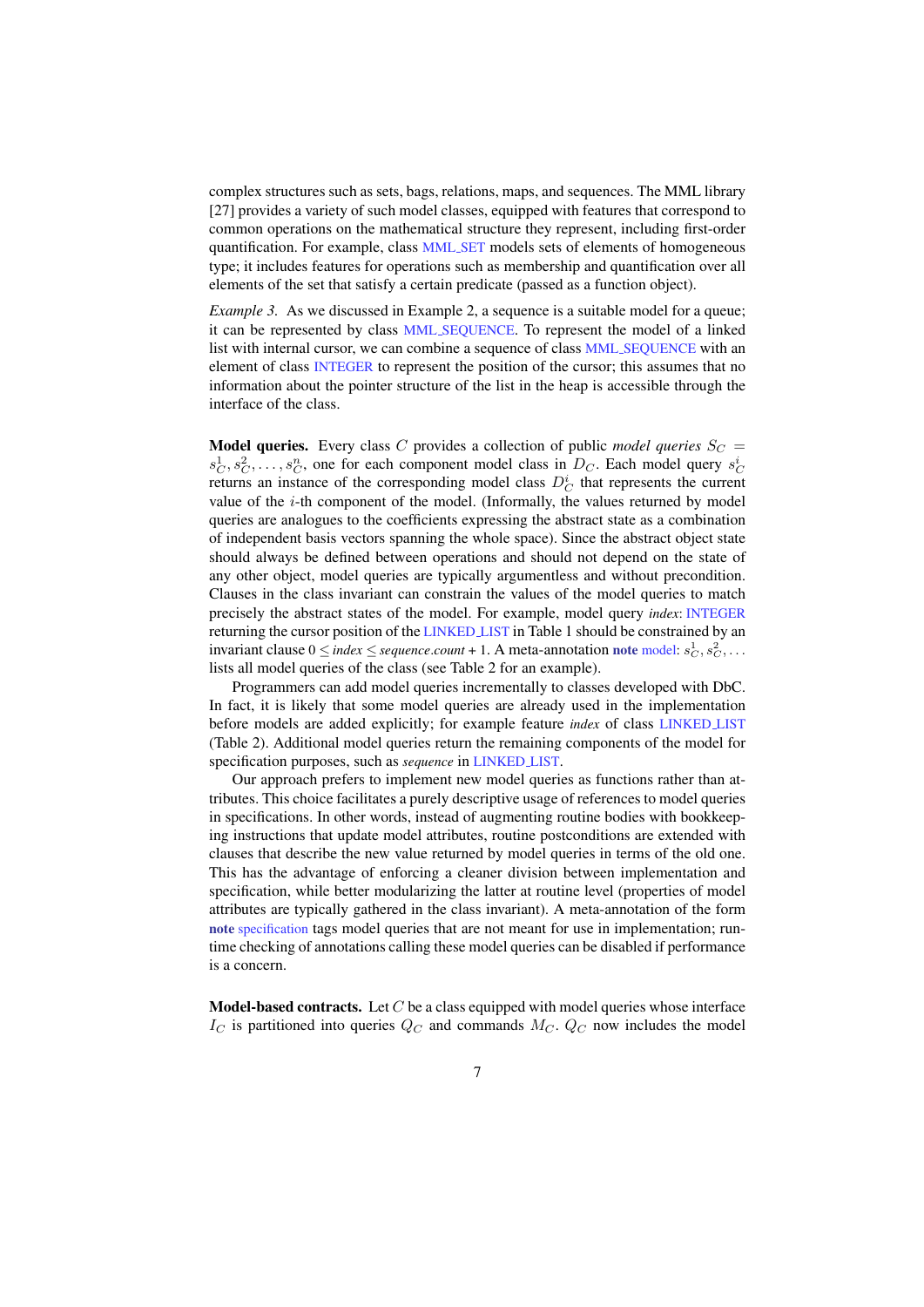```
35 note model: sequence, index
36 class LINKED LIST [G]
37 . . .
\begin{array}{rcl} 38 & has (v: G): \text{BOOLEAN} \\ 39 & & \text{---} \text{Does list include} \end{array}39 - Does list include 'v'? (Reference equality)
40 \frac{d0}{41} ensure
         41 ensure Result iff sequence.has (v) end
42
43 item: G
              44 −− Value at cursor position
45 require
46 sequence.domain [index]
47 ensure
48 Result = sequence [index]
        49 end
                                                                 51 duplicate (n: INTEGER): LINKED LIST [G]
                                                                 52 −− A copy of at most 'n' elements
                                                                 53 −− starting at cursor position
                                                                54 require n > 055 do . . .
                                                                 56 ensure<br>57 Resul
                                                                 57 Result.sequence = sequence.interval (index, index + n − 1)<br>Result.index = 0
                                                                 58 Result.index = 0
                                                                        59 end
                                                                 60
                                                                61 make empty
                                                                62 \quad - Create an empty list
                                                                63 ensure sequence.is empty and index = 0<br>64 end
                                                                        end
                                                                 65 . . .
                                                                66 end
```
Table 3. Snippets of class LINKED LIST with model-based contracts (continued from Table 2).

queries  $S_C \subseteq Q_C$  together with other queries  $R_C = Q_C \setminus S_C$  (note that this does not change the abstract space according to the definitions given at the beginning of the section). Queries in  $R_C$  are called *standard queries*. The rest of the section contains guidelines to writing model-based contracts for commands in  $M_C$  and queries in  $R_C$ .

- The *precondition* of a feature is a constraint on the abstract values of its value-bound arguments and, possibly, on the actual references to its reference-bound arguments. The target object, in particular, can be considered an implicit value-bound argument. For example, the precondition *map*.*domain* [*k*] of feature *put* in class TABLE (Table 2), refers to the abstract state of the target object, given by the model query *map*, and to its actual reference-bound argument *k*.
- *Postconditions* should refer to abstract states only through model queries. This emphasizes the components of the abstract state that are set by a command or a query, which in turn facilitates understanding and reasoning on the semantics of a feature.
- The *postcondition of a command* defines a relation between the prestate and the poststate of its arguments and the target object; prestate and poststate refer respectively to the state before and after executing the command. More precisely, the postcondition mentions only abstract values of its value-bound arguments and possibly the actual references to its reference-bound arguments; the target object is considered value-bound both in the prestate and in the poststate.

It is common that a command only affects a few components of the abstract state and leaves all the others unchanged. Accordingly, the *closed world assumption* is convenient: the value of any model query  $s \in S_C$  that is not mentioned in the postcondition is assumed not to be modified by the command, as if  $s = old$  *s* were a clause of the postcondition. When the closed world assumption is wrong, explicit clauses in the postcondition should establish the correct semantics. If a command may modify the value of a model query *s* but the actual new value is not known precisely and *s* is not mentioned in other clauses of the postcondition, add a clause *relevant* (*s*) to the postcondition of the command (in terms of implementation, *relevant* is just a constant function that returns true). If a command does not affect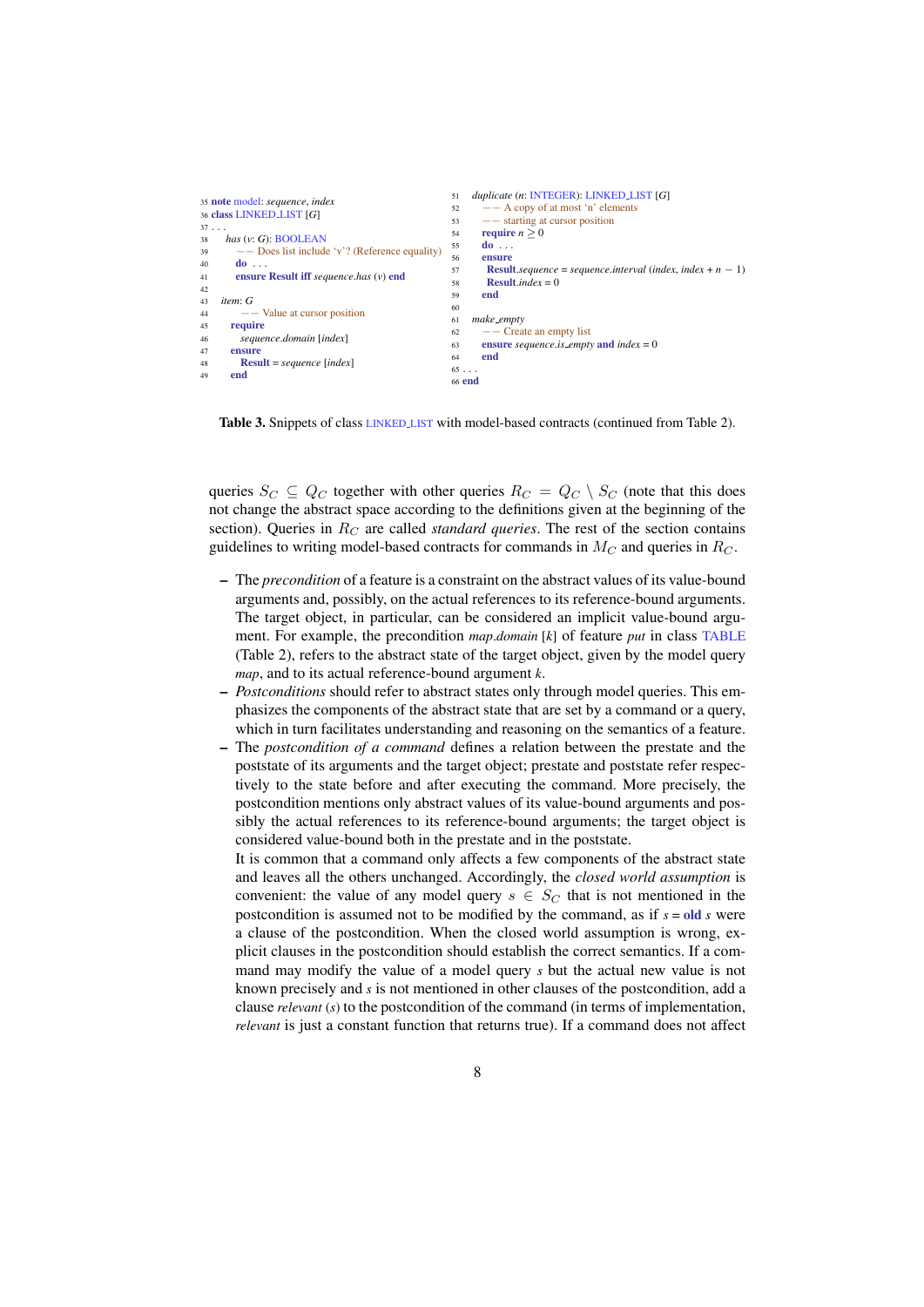```
2 note model: bag
3 class COLLECTION [G]
   4 bag: MML BAG [G]
 5
6 is empty: BOOLEAN
      7 ensure Result = bag.is empty end
 8
9 wipe_out<br>10 ensure
      10 ensure bag.is empty end
11
12 put (v: G)
13 ensure bag = old bag.extended (v) end
14 end
                                                  16 note model: sequence
                                                  17 class DISPENSER [G]
                                                  18 inherit COLLECTION [G]
                                                  19
                                                  20 sequence: MML SEQUENCE [G]
                                                  21
                                                  22 invariant
                                                  23 bag.domain = sequence.range
                                                  24 bag.domain.for all ( agent (x: G): BOOLEAN
                                                  25 bag [x] = sequence. occurrences (x)26 end
```
Table 4. Snippets of classes COLLECTION (left) and DISPENSER (right) with model-based contracts.

the value a model query *s* but the postcondition of the command mentions *s*, add a clause *s* = old *s* to the postcondition of the command.

- The *postcondition of a query* defines the result as a function of the target object and its arguments (with the usual discipline of mentioning only abstract values of value-bound arguments and target object and possibly actual references to reference-bound arguments). Value-bound queries define the abstract state of the result, whereas reference-bound queries describe an actual reference to it. For example, compare the postcondition of the reference-bound query *item* from class LINKED LIST (Table 3), which precisely defines a reference to the returned list element, with the postcondition of the value-bound query *duplicate* in the same class, which specifies the abstract state of the returned list.
- A clear-cut separation between queries and commands assumes *abstract purity* for all queries: executing a query leaves the abstract state of all its arguments and of the targed object unchanged.

Inheritance and model-based contracts. A class  $C'$  that inherits from a parent class  $C$  may or may not re-use  $C$ 's model queries to represent its own abstract state. For every model query  $s_C \in S_C$  of the parent class that is not among the heir's model queries  $S_{C'}$ ,  $C'$  should provide a *linking invariant* to guarantee consistency in the inheritance hierarchy. The linking invariant is a formula that defines the value returned by  $s_C$  in terms of the values returned by the model queries  $S_{C}$  of the inheriting class. This guarantees that the new model is indeed a specialization of the previous model, in accordance with the notion of subtyping inheritance.

A properly defined linking invariant ensures that every inherited feature has a definite semantics in terms of the new model. However, the new semantics may be weaker in that a command whose contract in the parent class characterized it as a function, becomes characterized as a relation in the child class; that is, incompleteness is introduced (see Section 3.2).

*Example 4.* Consider class COLLECTION in Table 4, a generic container of elements whose model is a bag. Class DISPENSER inherits from COLLECTION and specializes it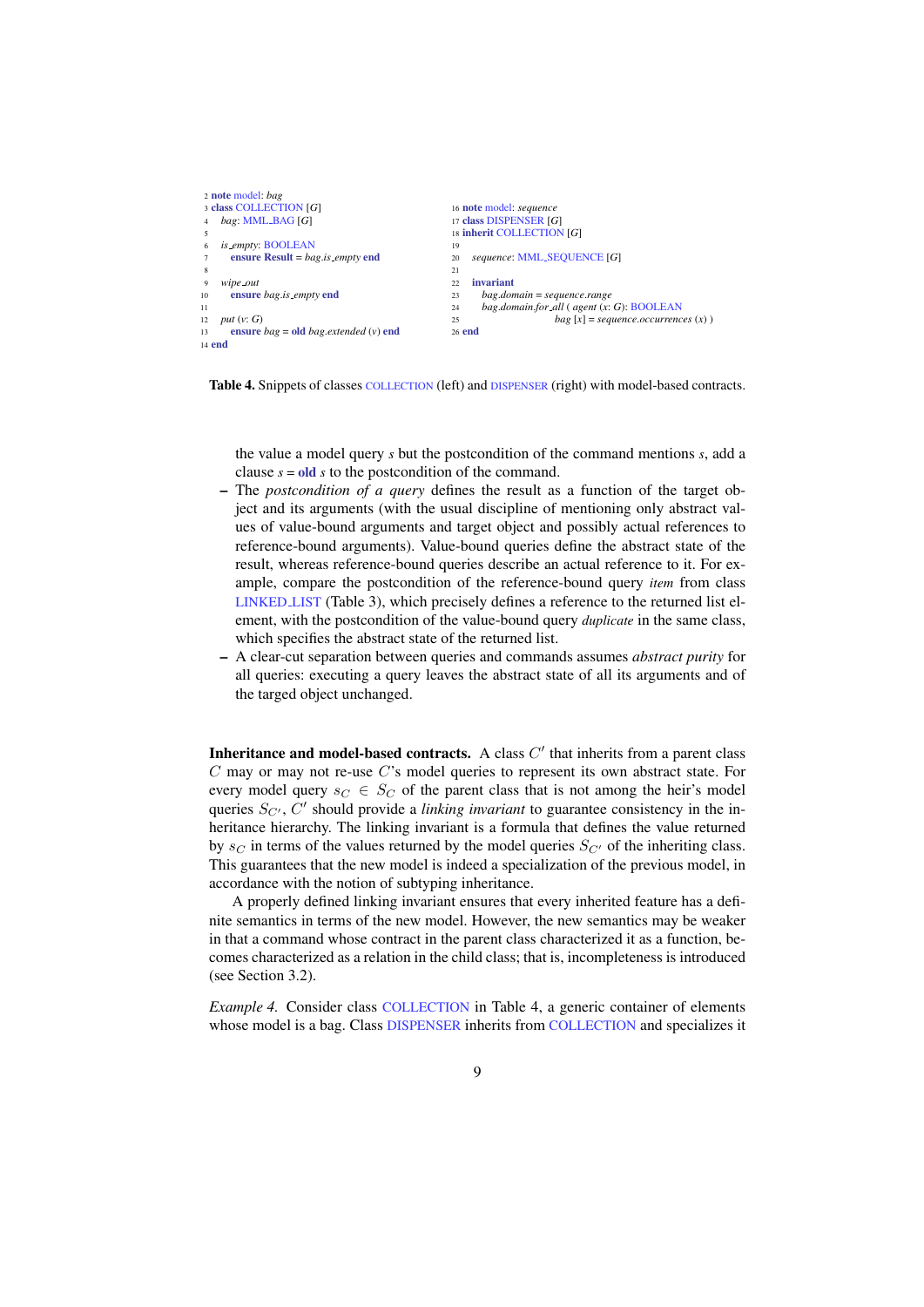by introducing a notion of insertion order; correspondingly, its model is a sequence. The linking invariant of DISPENSER defines the value of the inherited feature *bag* in terms of the new feature *sequence*: the domain of *bag* coincides with the range of *sequence*, and the number of occurrences of any element *x* in *bag* correspond to the number of occurrences of the same element in *sequence*.

The linking invariant ensures that the semantics of features *is empty* and *wipe out* is unambiguously defined also in DISPENSER. On the other hand, the model-based contract of command *put* in COLLECTION and the linking invariant are insufficient to characterize the effects of *put* in DISPENSER, as the position within the sequence where the new element is inserted is irrelevant for the bag.

#### 3.2 Completeness of contracts

The notion of *completeness* for the specification of a class gives an indication of how accurate are the contracts of that class with respect to the model. An incomplete contract does not fully capture the effects of a feature, suggesting that the contract may be more detailed or, less commonly, that the model of the class — and hence its interface — is not abstract enough. Unlike the notion of *sufficient completeness* for algebraic specifications [14] — that serves a similar purpose —, the present definition of completeness is structurally similar to the concept of completeness for a set of axioms, and a dual notion of soundness complements it. For simplicity, the following definitions do not mention feature arguments; introducing them is, however, routine.

**Soundness and completeness of a model-based contract.** Let  $f$  be a feature of class C. The specification of f denotes two predicates  $\mathbf{pre}_f$  and  $\mathbf{post}_f$ .  $\mathbf{pre}_f$  represents the set of objects of class C that satisfy the precondition. If f is a query returning object of class T,  $\mathbf{post}_f$  is of type  $C \times T$  and denotes the pairs of target and returned objects. If f is a command,  $\textbf{post}_f$  is of type  $C \times C$  and denotes the pairs of target objects before and after executing the command.<sup>3</sup>

- The *precondition* of a feature f (query or command) is *sound* iff: for every  $o_1, o_2 \in$ C such that  $o_1 \asymp_C o_2$  it is  $\text{pre}_f(o_1) \Leftrightarrow \text{pre}_f(o_2)$ .<sup>4</sup>
- The *postcondition of a command* m is *sound* iff: for every  $o, o'_1, o'_2 \in C$  such that  $o'_1 \asymp_C o'_2$  it is  $\textbf{post}_m(o, o'_1) \Leftrightarrow \textbf{post}_m(o, o'_2)$ .
- The *postcondition of a command* m is *complete* iff: for every  $o, o'_1, o'_2 \in C$  such that  $\textbf{post}_{m}(o, o'_1)$  and  $\textbf{post}_{m}(o, o'_2)$  it is  $o'_1 \asymp_C o'_2$ .
- The *postcondition of a value-bound query* q is *sound* iff: for every  $o \in C$  and  $t_1, t_2 \in T$  such that  $t_1 \asymp_T t_2$  it is  $\text{post}_q(o, t_1) \Leftrightarrow \text{post}_q(o, t_2)$ . The *postcondition of a value-bound query* q is *complete* iff: for every  $o \in C$  and  $t_1, t_2 \in T$  such that  $\textbf{post}_q(o, t_1)$  and  $\textbf{post}_q(o, t_2)$  it is  $t_1 \asymp_T t_2$ .
- The *postcondition of a reference-bound query* q is *sound* iff: for every  $o \in C$  and  $t_1, t_2 \in T$  such that  $t_1 \equiv_T t_2$  it is  $\textbf{post}_q(o, t_1) \Leftrightarrow \textbf{post}_q(o, t_2)$ . The *postcondition of a reference-bound query* q is *complete* iff: for every  $o \in C$ and  $t_1, t_2 \in T$  such that  $\text{post}_q(o, t_1)$  and  $\text{post}_q(o, t_2)$  it is  $t_1 \equiv_T t_2$ .

<sup>&</sup>lt;sup>3</sup> These definitions imply the absence of side-effects in evaluating assertions.

<sup>4</sup> Completeness of preconditions is not an interesting notion and hence it is not defined.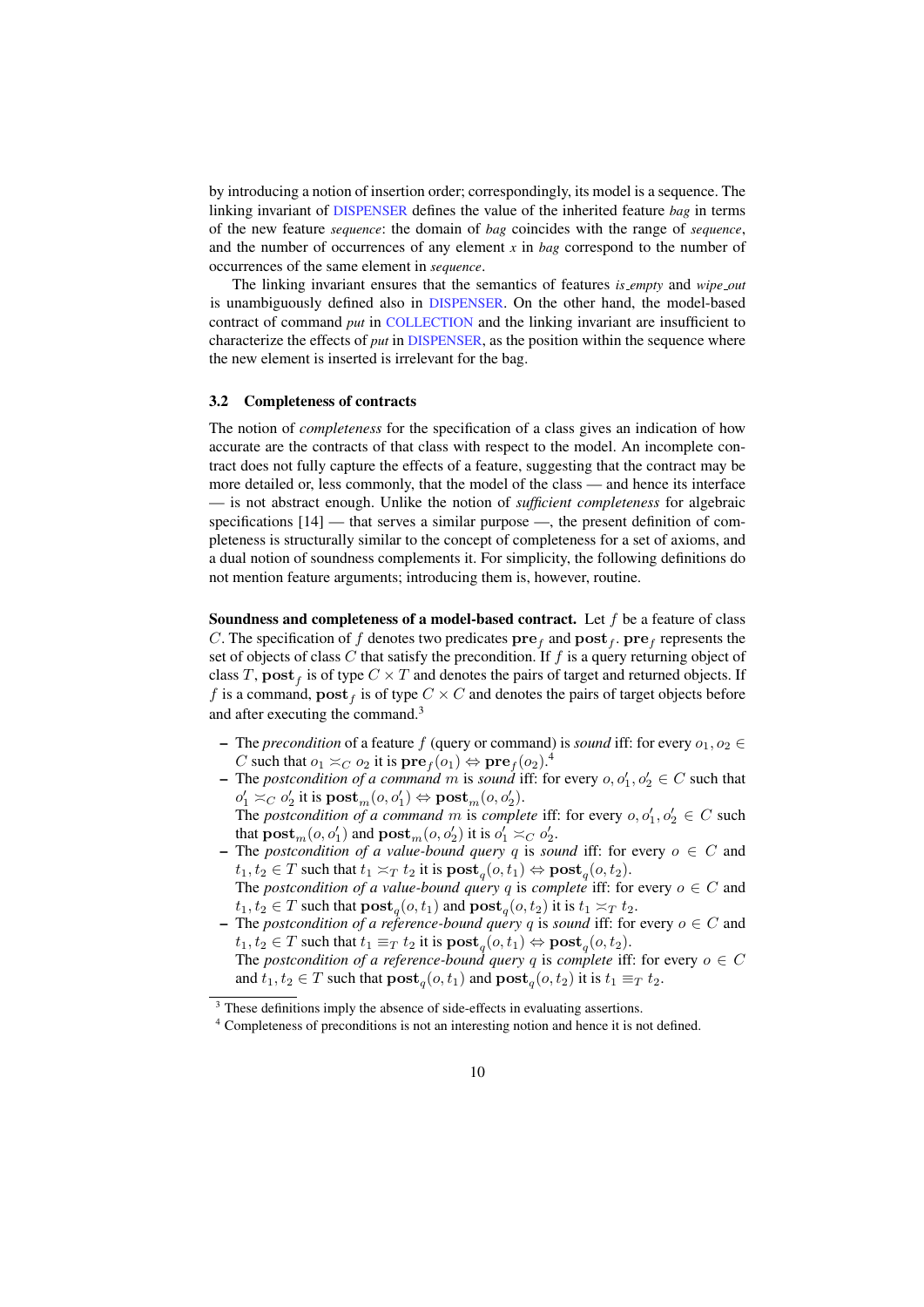Informally, a sound assertion is one that is consistent with the notion of equivalence that is appropriate: sound postconditions of commands and value-bound queries do not distinguish between objects with the same abstract state; sound postconditions of reference-bound queries do not distinguish between aliases.<sup>5</sup>

A postcondition is complete if all the pairs of objects that satisfy it are equivalent (according to the right model of equivalence). This means that the complete postcondition of a command defines the effects of the command as a mathematical *function* (as apposed to a relation) from the prestate to the abstract poststate. Similarly, the complete postcondition of a query defines the value of the result as a *function* of the abstract state of argument-bound arguments and of actual references to reference-bound arguments.

*Example 5.* The contracts of features *is empty*, *wipe out*, and *put* in class COLLECTION (Table 4) are sound and complete; the postcondition of *put*, in particular, is complete as it defines the new value of *bag* uniquely. In the heir class DISPENSER, however, the inherited postcondition of *put* becomes incomplete: the linking invariant does not uniquely define *sequence* from *bag*, hence inequivalent sequences (for example, one with *v* inserted at the beginning and another one with *v* at the end) satisfy the postcondition.

Soundness and completeness in practice. As the previous example suggests, reasoning informally — but precisely — about soundness and completeness of model-based contracts is often straightforward and intuitive, especially if the guidelines of Section 3.1 have been followed. Completeness captures the uniqueness of the (abstract) state described by a postcondition, hence query postconditions in the form Result = *exp* (*s*, *a*) or Result.*s* = *exp* (*s*, *a*) and command postconditions in the form  $s = exp$  (old *s*, *a*) where *exp* is a side-effect free expression, *s* denotes the value returned by the model query of some argument, and *a* is a reference-bound argument — are painless to check for completeness.

*Example 6.* Consider the following example, from class ARRAY whose model is a map.

```
2 fill (v: G; l, u: INTEGER) −− Put 'v' at all positions in ['l', 'u'].
    3 require map.domain [l] and map.domain [u]
    4 ensure map.domain = old map.domain
            5 ( map | {MML INT SET} [[l, u]] ).is constant (v)
            6 ( map | (map.domain − {MML INT SET} [[l, u]]) ) =
                      7 old ( map | (map.domain − {MML INT SET} [[l, u]]) )
    end
```
Pre and postconditions are sound because they both refer only to model queries, or functions thereof. The following reasoning shows that the postcondition is also complete: a map is uniquely defined by its domain and by a value for every key in the domain. The first clause of the postcondition defined the domain completely. Then, let  $k$  be any key in the domain. If  $k \in [l, u]$  then the second clause defines  $map (k)=v$ ; otherwise  $k \notin [l, u]$ , and the third clause postulates  $map(k)$  unchanged.

<sup>&</sup>lt;sup>5</sup> Postconditions of argumentless reference-bound queries are trivially sound for sensible definitions of reference equality.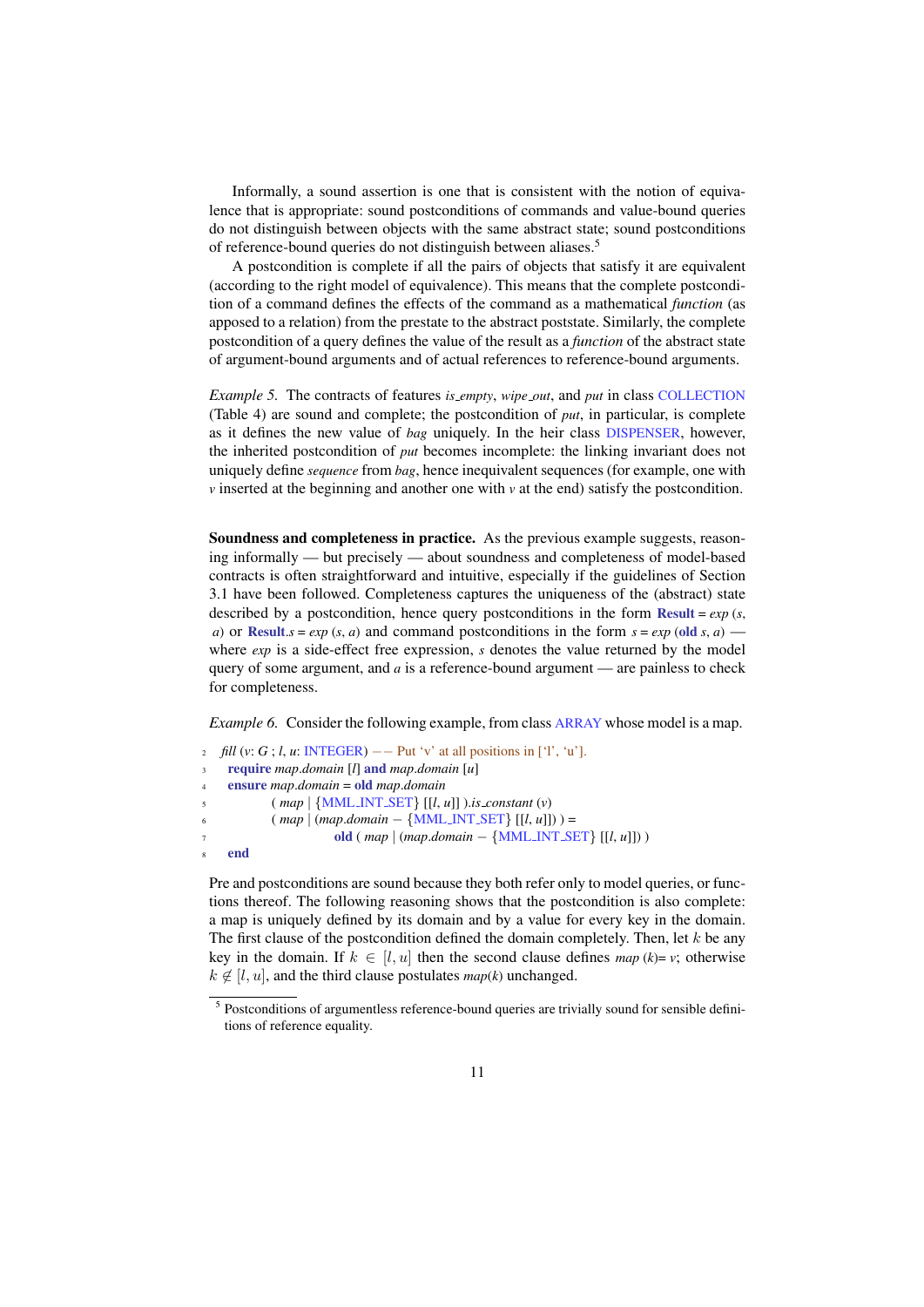Soundness is an irrenounceable requirement for pre and postconditions in the presence of model-based contracts, as it boils down to writing contracts that are consistent with the chosen level of information hiding.

On the other hand, how useful is completeness in practice? As a norm, completeness is a valuable yardstick to evaluate whether the contracts are sufficiently detailed. This is not enough to guarantee that the contracts are correct — and meet the original requirements — but the yardstick is serviceable methodologically to focus on what a routine really achieves and how that is related to the abstract model. As a result, inconsistencies in specifications are less likely to occur, and the impossibility of systematically writing complete contracts is a strong indication that the model is incorrect, or the implementation is faulty. Either way, a warning is available before attempting a correctness proof.

While complete postconditions should be the norm, there are recurring cases where incomplete postconditions are unavoidable or even preferable. Three major sources of benign incompleteness are the following.

- Inherently *nondeterministic or stochastic* specifications. For example, a class for random number generation can use a sequence as model, but its specification should not define the precise content of the sequence unambiguously.
- Usage of *inheritance* to factor out common parts of (complete) specifications. For example, class DISPENSER in Table 4 is a common ancestor of STACK and QUEUE. If its interface includes features *item*, *put* and *remove*, its model must be isomorphic to a sequence. Then, it becomes impossible to write a complete postcondition for *put* in DISPENSER: the specification of *put* cannot define precisely where an element is added to the sequence; a choice compatible with the semantics of STACK will be incompatible with QUEUE and vice versa.
- Imperfections in *information hiding*. For example, class ARRAYED LIST is an arraybased implementation of lists which exports a query *capacity* returning the size of the underlying array; this piece of information is then part of the model of the class. Default constructors set *capacity* to an initial fixed value. Their postconditions, however, do not mention this default value, hence they are incomplete. The rationale behind not revealing this information is that clients should not rely on the exact size of the array when they invoke the constructor.

In all these cases, reasoning about completeness is still likely to improve the understanding of the classes and to question constructively the choices made for interfaces and inheritance hierarchies.

### 3.3 Verification: proofs and runtime checking

This subsection outlines the main ideas behind using model-based contracts for verification with formal correctness proofs and with runtime checking for automated testing. Its goal is not to detail any particular proof or testing technique, but rather to sketch how to express the semantics of model-based contracts within standard verification frameworks.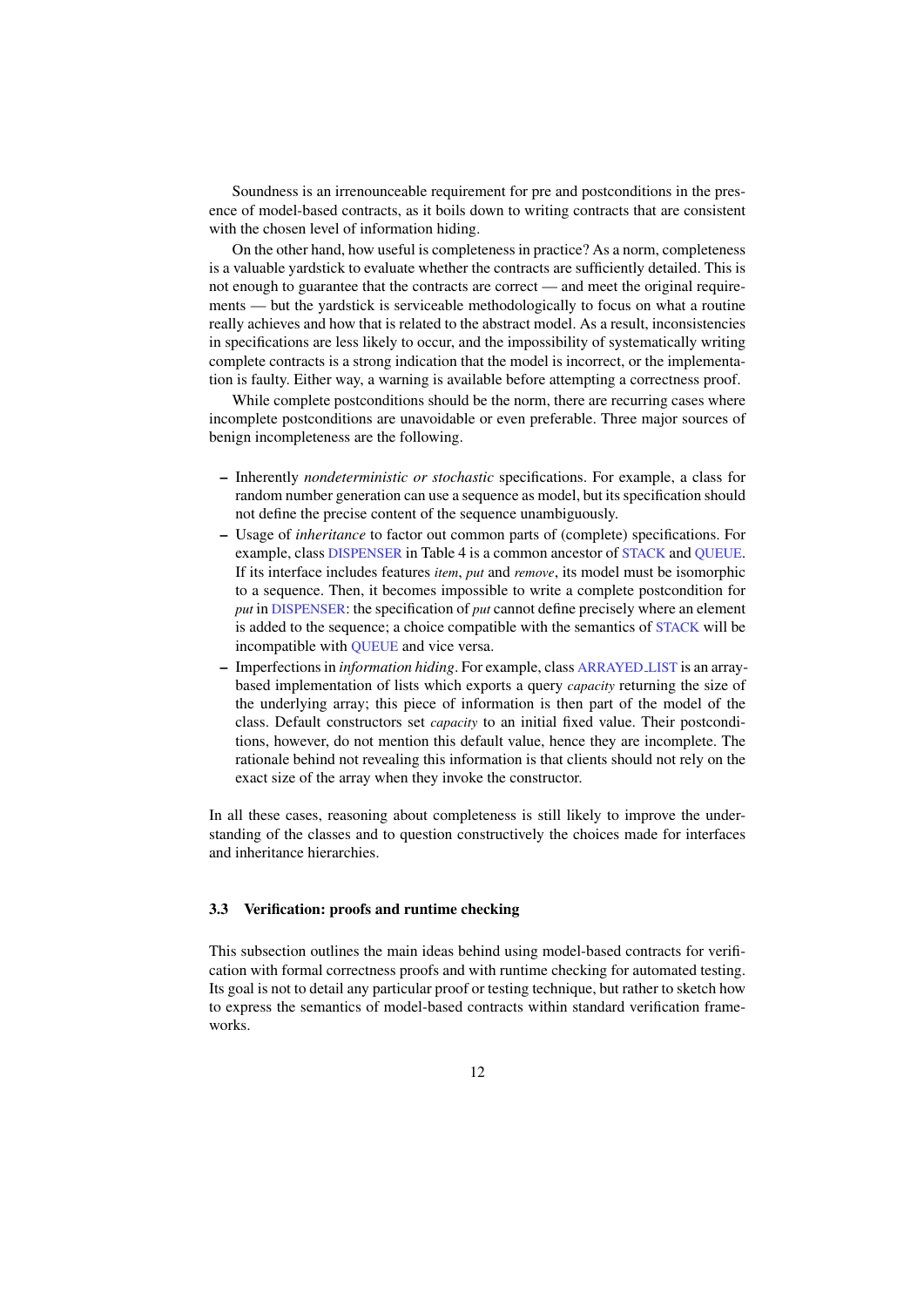```
2 note mapped_to: "Sequence G"
3 class MML SEQUENCE [G]
4 . . .
5 extended (x: G): MML SEQUENCE[G]
          6 −− Current sequence extended with 'x' at the end
      note mapped_to: "Sequence.extended(Current, x)"
8 do ... end
9 end
                                                                 9 type Sequence T = [\text{int}] T;<br>10 function Sequence.extended \langle T \rangle (Sequence T, T)
                                                                11 returns (Sequence T);
                                                                12 axiom (\forall \langle T \rangle s: Sequence T, x:T • {Sequence.extended(s, x)}
                                                                13 Sequence.extended(s, x) = s[Sequence.count(s) +1 := x]);
                                                                14 axiom (∀ \langle T \rangle s: Sequence T, x: T • {Sequence count(Sequence
                                                                              15 {Sequence.count(Sequence.extended(s, x) )}
                                                                16 Sequence.count(Sequence.extended(s, x)) =
                                                                17 Sequence.count(s) +1);
                                                                 18 . . .
```
Table 5. Snippets from class MML SEQUENCE (left) and the corresponding Boogie theory (right).

**Proofs.** The *axiomatic* treatment of model classes [6, 27, 9] is quite natural: the semantics of a model class is defined directly in terms of a theory expressed in the underlying proof language, rather than with "special" contracts. The mapping is often straightforward, and has the advantage of reusing theories that are optimized for effective usage with the proof engine of choice. In addition, the immutability (and value semantics) of model classes makes them very similar to mathematical structures and facilitates a straightforward translation into mathematical theories.

In this respect, we are currently developing an accurate mapping of model classes and model-based contracts into Boogie [2]. First, the mapping introduces axiomatic definitions of MML model classes as Boogie theories; annotations in the form note mapped to connect MML classes to the corresponding Boogie types. For example, Table 5 shows how a portion of the MML SEQUENCE model class translates into a Boogie theory: a mapping type [int ] *T* represents sequences of elements of generic type *T*, and a few axioms constrain a function Sequence.*extended* to return values in accordance with the MML semantic of feature *extended*.

Then, each model query in a class with model-based contracts maps to a Boogie function that references a representation of the heap; some axioms connect the value returned by the function to other features in the translated class. For example, the model query *sequence* in LINKED LIST becomes function LinkedList. *sequence*(HeapType, *ref* ) returns (Sequence *ref* ).

Finally, model-based contracts are translated into Boogie formulas according to the mapped to annotations in model classes. For example, the postcondition clause: *sequence* = old (*sequence*.*front* (*index*).*extended* (*v*)+ *sequence*.*tail* (*index* + 1)) of *put right* in LINKED LIST (Table 2) maps to the Boogie formula:

```
LinkedList. sequence(Heap, Current) = Sequence.concat ( Sequence.extended (
     Sequence.front (LinkedList. sequence(old(Heap), Current),
                    LinkedList. index(old(Heap), Current) ), v ),
     Sequence.tail (LinkedList. sequence(old(Heap), Current),
                   LinkedList. index(old(Heap), Current) + 1) );
```
Runtime checking and testing. Most model classes represent *finite* mathematical objects, such as sets of finite cardinality, sequences of finite length, and so on. All these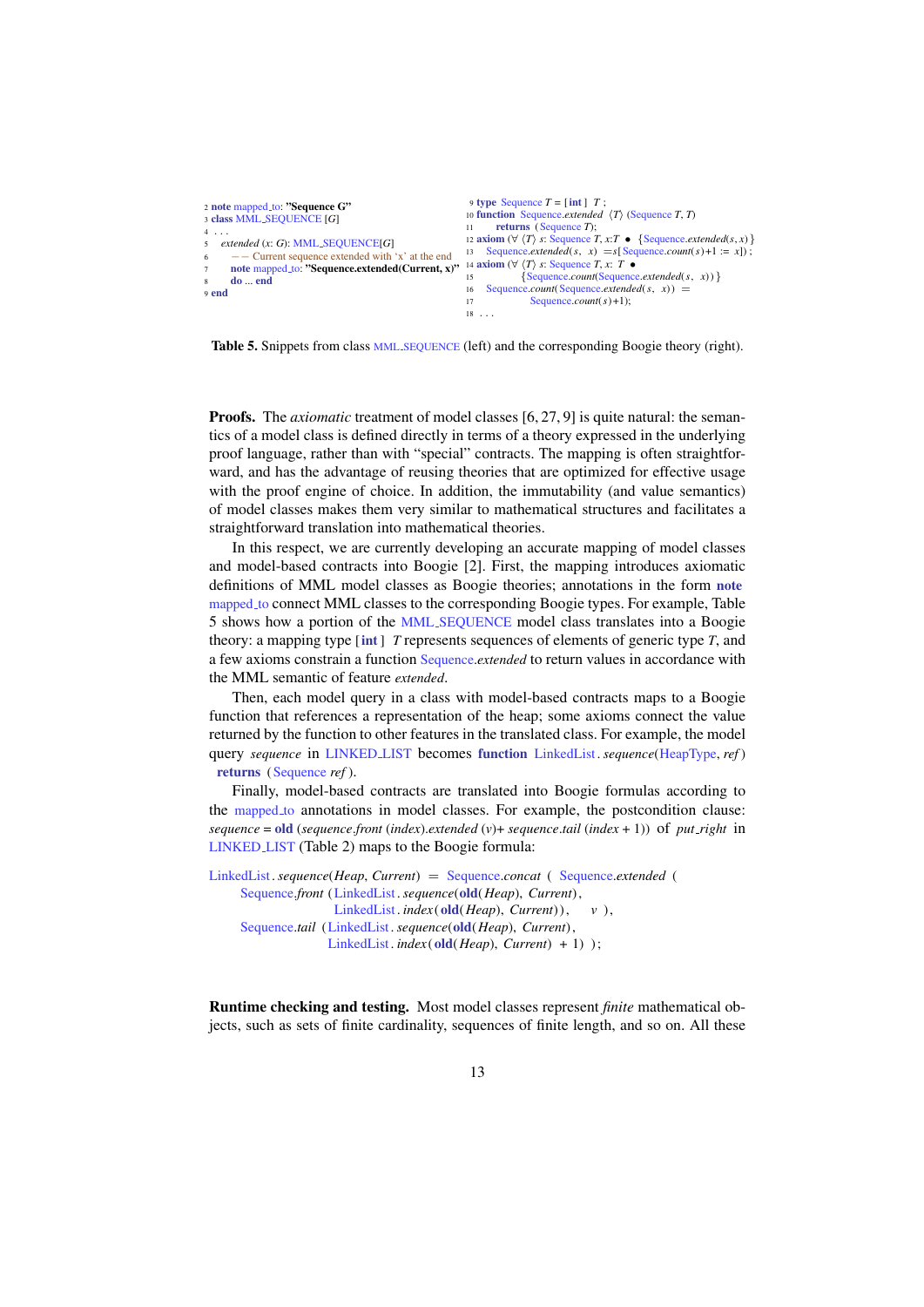classes can have an implementation of their operations which is executable in finite time; this supports the runtime checking of assertions that reference these model classes.

Testing techniques can leverage runtime checkable contracts to fully automate the testing process: generate objects by randomly calling constructors and commands; check the precondition of a routine on the generated objects to filter out valid inputs for the routine; execute the routine body on a valid input and check the validity of the postcondition on the result; any postcondition violation on a valid input is a fault in the routine.

This approach to contract-based testing has proved extremely effective at uncovering plenty of bugs in production code [23], hence it is an excellent "lightweight" precursor to correctness proofs. Contract-based testing, however, is only as good as the contracts are; the weak postconditions of traditional DbC, in particular, leave many real faults undetected. Runtime checkable model-base contracts can help in this respect and boost the effectiveness of contract-based testing by providing more expressive, and complete, specifications. Section 4 describes some testing experiments that support this claim.

Consistency of tests and proofs. Using contract-based testing as a precursor to correctness proofs poses the problem of consistency between two semantics given to model classes: the runtime semantics given by an executable implementation and the proof semantics given by a mapping to a logical theory. Under reasonable assumptions about the execution environment, consistency must ensure that a component is proven correct against its model-based specification if and only if testing the component never detects a violation of its model-based contracts. Establishing this consistency amounts to proving that: (1) the implementation of each model class is consistent with the mapping of the class to a logical theory; and (2) the implementation of each model query satisfies its specification. Future work will detail and address these problems.

### 4 Model-based contracts at work

This section describes experiments in developing model-based contracts for real objectoriented software written in Eiffel. The experiments target two non-trivial case studies based on data-structure libraries (described in Section 4.1) with the goal of demonstrating that deploying model-based contracts is feasible, practical, and useful. Section 4.2 discusses the successes and limitations highlighted by the experiments.

#### 4.1 Case studies

The first case study targeted EiffelBase [12], a library of general-purpose data structures widely used in Eiffel programs; EiffelBase is representative of mature Eiffel code exploiting extensively traditionial DbC. We selected 7 classes from EiffelBase, for a total of 304 features (254 of them are public) over more that 5700 lines of code. The 7 classes include 3 widely used container data structures (ARRAY, ARRAYED LIST, and LINKED LIST) and 4 auxiliary classes used by the containers (INTEGER INTERVAL, LINKABLE, ARRAYED LIST CURSOR, and LINKED LIST CURSOR). Our experiments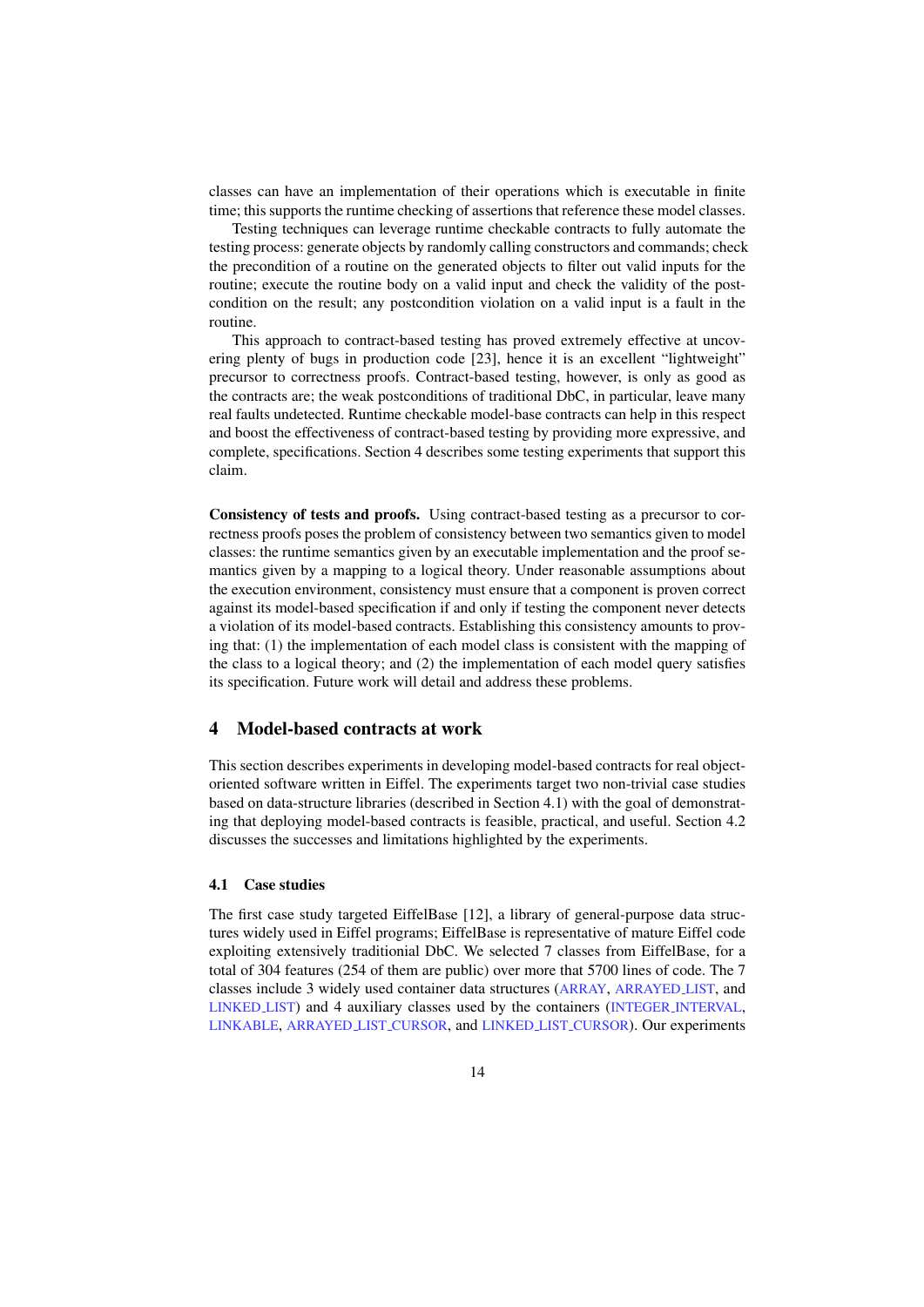```
2 note model: set, relation
 3 class SET [G]
 4 . . .
 5 has (v: G): BOOLEAN
       − Does this set contain 'v'?
       ensure
        Result = not (set * relation. image_of(v)). is emptyend
\overline{10}11 set: MML SET [G] −− The set of elements
12 relation: MML RELATION [G, G]
13 −− Equivalence relation on elements
14 end
                                                            16 note model: map
17 class BINARY TREE [G]
                                                           18 . . .
                                                           19 add root (v: G)
                                                           20 −− Add a root with value 'v' to an empty tree
                                                           21 require map.is empty<br>22 ensure map count = 1
                                                                  ensure map.count = 1 and map [Emptv] = v23 end
                                                           \frac{24}{25}25 map: MML MAP [MML SEQUENCE[BOOLEAN], G]
                                                           26 −− Map of paths to elements
                                                           27 end
```
Table 6. Examples of nonobvious models: classes SET and BINARY TREE from EiffelBase2.

systematically introduced models and conservatively augmented the contracts of all public features in these 7 classes with model-based specifications.

The second case study developed EiffelBase2, a new general-purpose data structure library. The design of EiffelBase2 is similar to that of its precursor EiffelBase; EiffelBase2, however, has been developed from the start with expressive model-based specifications and with the ultimate goal of proving its full functional correctness backward compatibility is not one of its primary aims. This implies that EiffelBase2 rediscusses and solves any deficiency and inconsistency in the design of EiffelBase that impedes achieving full functional correctness or hinders the full-fledged application of formal techniques. EiffelBase2 provides containers such as arrays, lists, sets, tables, stacks, queues, and binary trees; iterators to traverse these containers; and comparator objects to parameterize containers with respect to arbitrary equivalence and order relations on their elements. The current version of EiffelBase2 includes 46 classes with 460 features (403 of them are public) totalling about 5800 lines of code; these figures make EiffelBase2 a library of substantial size with realistic functionalities. The latest version of EiffelBase2 is available at http://eiffelbase2.origo.ethz.ch.

#### 4.2 Results and discussion

This section addresses the following questions based on the experience with the two case studies of EiffelBase and EiffelBase2.

- How many different model classes are needed to write model-based contracts?
- How many contracts can be complete?
- Do executable accurate model-based contracts boost contract-based testing?

How many model classes? Model-based contracts for EiffelBase used model classes for Booleans, integers, references, (finite) sets, relations, and sequences. EiffelBase2 additionally required (finite) maps, bags, and infinite maps and relations for special purposes (such as modeling comparator objects). These figures suggest that a moderate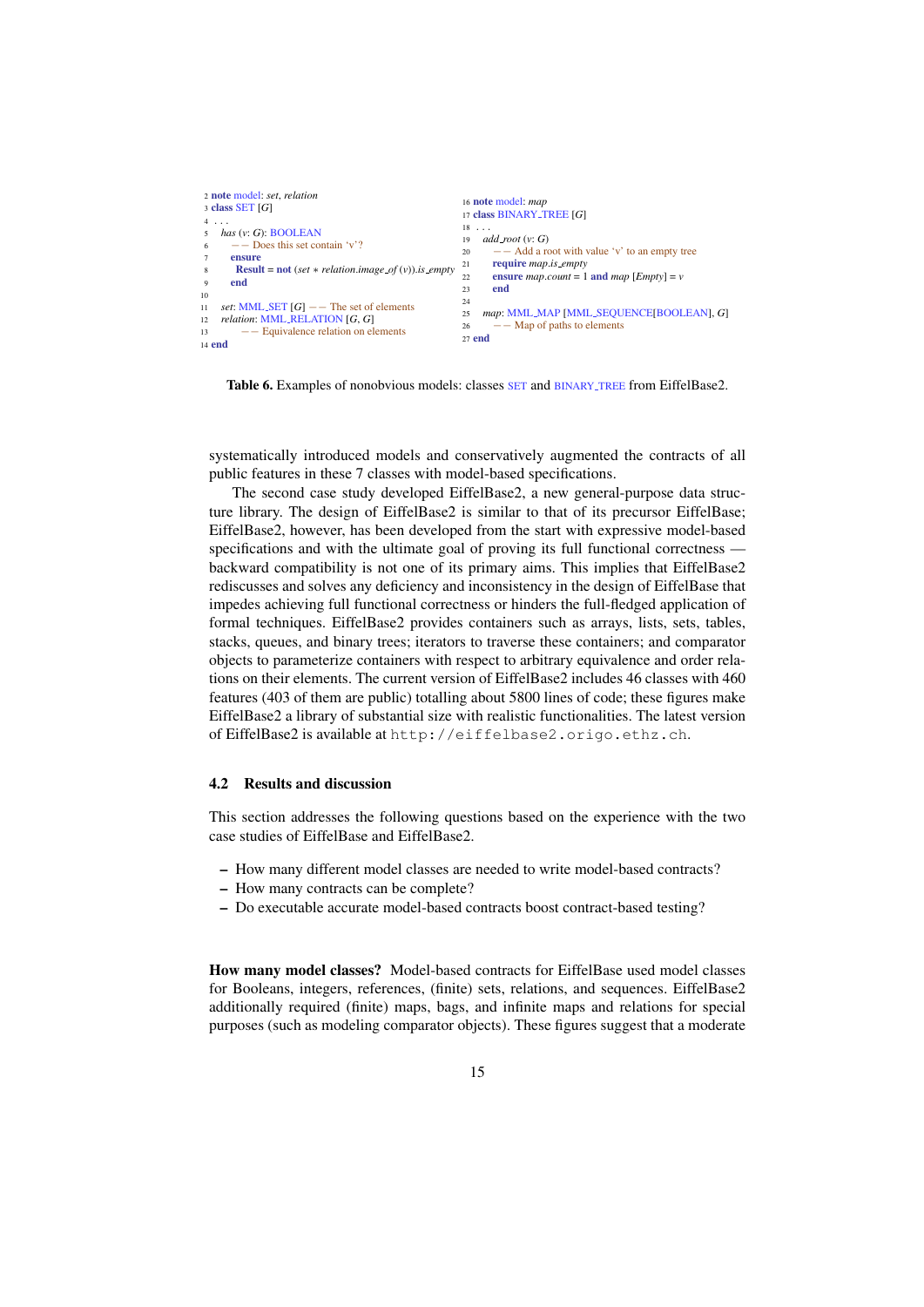number of well-understood mathematical models suffices to specify a general-purpose library of data structures.

Determining to what extent this is generalizable to software other than libraries of general-purpose data structures is an open question which belongs to future work. Domain-specific software may indeed require complex domain-specific model classes (e.g., real-valued functions, stochastic variables, finite-state machines), and application software that interacts with a complex environment may be less prone to accurate documentation with models. However, even if writing model-based contracts for such systems proved exceedingly complex, some formal model is required if the goal is formal verification. In this sense, focusing model-based contracts on library software is likely to have a great payoff through extensive reuse: the many clients of the reusable components can rely on expressive contracts not only as detailed documentation but also to express their own contracts and interfaces by combining a limited set of well-understood, highly dependable components.

Another interesting remark is that the correspondence between the limited number of model classes needed in our experiments and the classes using these model classes is far from trivial: data structures are often more complex than the mathematical structures they implement. Consider, for example, class SET in Table 6: EiffelBase2 sets are parameterized with respect to an equivalence relation, hence the model of SET is a pair of a mathematical set and a relation. Another significant example is BINARY TREE (also in Table 6): instead of introducing a new model class for trees or graphs, BINARY TREE concisely represents a tree as a map of paths to values; the model of a path is in turn a sequence of Booleans.

How many complete contracts? Reasoning informally, but rigorously, about the completeness of postconditions — along the lines of Section 3.2 — proved to be straightforward in our experiments. Only 18 (7%) out of 254 public features in EiffelBase with model-based contracts and 17 (4%) out of 403 public features in EiffelBase2 have incomplete postconditions. All of them are examples of "intrinsic" incompleteness mentioned at the end of Section 3.2; EiffelBase2, in particular, was designed trying to minimize the number of features with intrinsically incomplete postconditions.

These results indicate that model-based contracts make it feasible to write systematically complete contracts; in most cases this was even relatively straightforward to achieve. Unsurprisingly, using model-based contracts dramatically increases the completeness of contracts in comparison with standard DbC. For example, 42 (66%) out of 64 public features of class LIST in the original version of EiffelBase (without modelbased contracts) have incomplete postconditions, including 20 features (31%) without any postcondition.

Contract-based testing with model-based contracts. The standard EiffelBase library has been in use for many years and has been extensively tested, both manually and automatically. Are the expressive contracts based on models enough to boost automated testing finding new, subtle bugs? While preliminary, our experiments seem to answer in the affirmative. Applying the AutoTest testing framework [23] on EiffelBase with model-based contracts for 30 minutes discovered 3 faults; none of them would have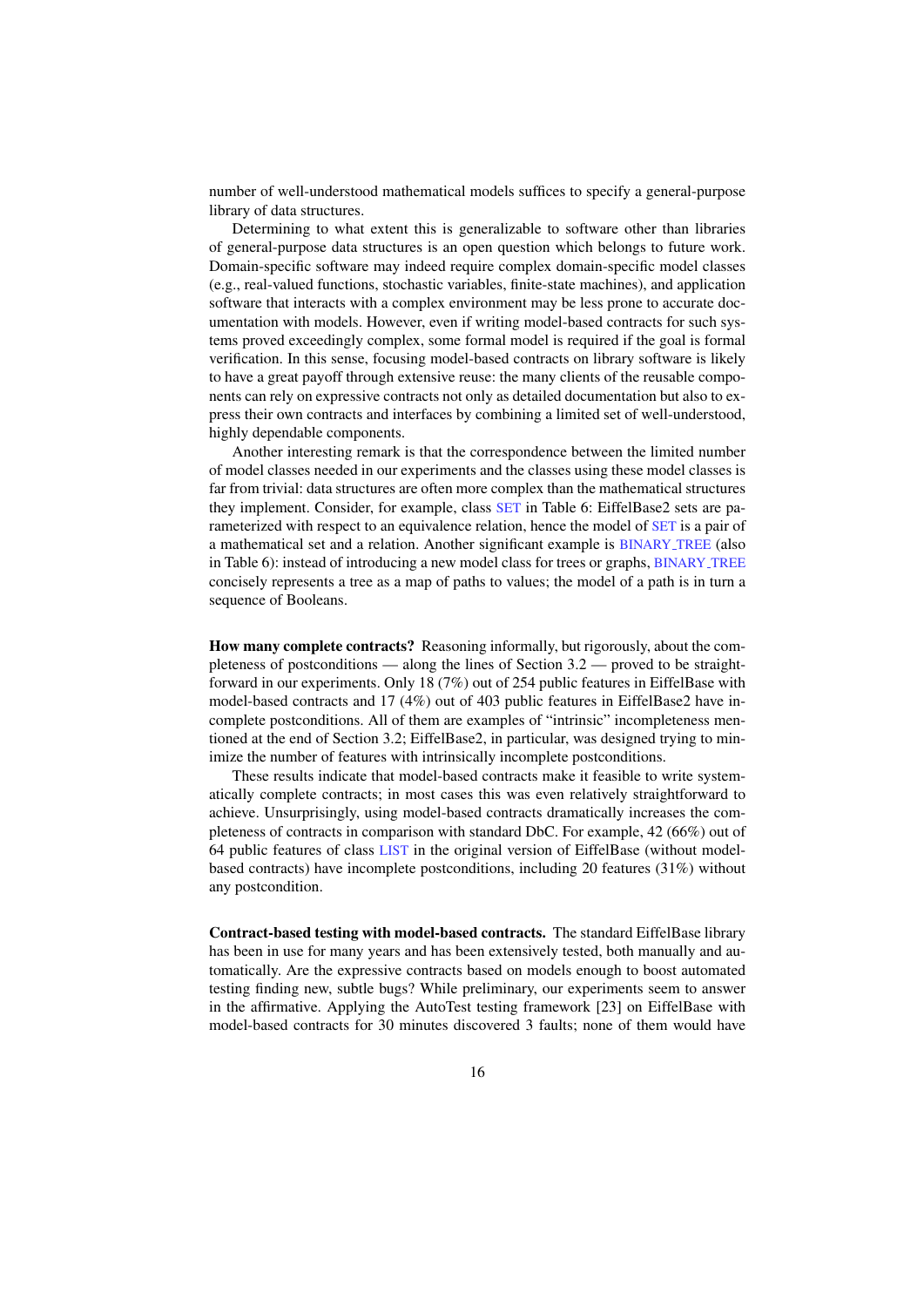```
2 merge right (other: LINKED LIST [G])
        3 −− Merge 'other' into current list after cursor position. Do not move cursor. Empty 'other'.
    4 do
 5 \qquad \ldots6 other first element := other.first element ; other count := other.count ; other.wipe out
       7 if before then first element := other first element ; active := first element
       8 else . . . end
9 count := count + other count
    ensure
11 −− Original contract
12 count = old count + old other.count ; index = old index ; other.is empty
13 −− Model based contract
14 sequence = old (sequence.front (index) + other.sequence + sequence.tail (index + 1))
    end
```
Table 7. Faulty routine *merge right* from class LINKED LIST.

been detectable with standard contracts. Running these tests did not require any modification to AutoTest or model classes, because the latter include an executable implementation.

The 3 faults reveal subtle mistakes that have gone undetected so far. For example, consider the implementation of routine *merge right* in Table 7; the routine merges a linked list *other* into the current linked list at the cursor position by modifying references in the chain of elements. The then branch of the if statement (line 6) deals with the special case where the cursor in the current list is *before* the first element; in this case the first element of the current list (*first element*) will point directly to the first element of the other list (*other first element*). This is not sufficient, as the routine should also link the end of the other list to the front of the current one, otherwise all elements in the current list become inaccessible. The original contract does not detect this fault; the clause *count* = old *count* + old *other*.*count* is in particular satisfied as *count* is anyway updated (line 8), but its value does not reflect the actual content of the new list. On the contrary, the complete model-based contract (line 13) specifies the desired configuration of the list after executing the command, which leads to easily detecting the error.

## 5 Related work

Every fully formal specification ultimately boils down to a mathematical model, and the research on formal modeling and analysis is so extensive and diverse that it cannot be summarized concisely. This section focuses on a few major approaches to the formal specification of object-oriented abstract data types that adopt a stance similar to that of the present paper: using highly expressive mathematical models geared towards the full functional correctness specification (and verification) of complex data structures.

Hoare pioneered the usage of mathematical models to define and prove correctness of data type implementations [16]. This idea spawned much related work, which can be roughly partitioned in three major lines: algebraic notations, descriptive notations, and design-by-contract approaches. The following subsections shortly summarize the main features of each of these techniques; then, Section 5.4 describes the approaches based on mathematical models that are closest to the present paper.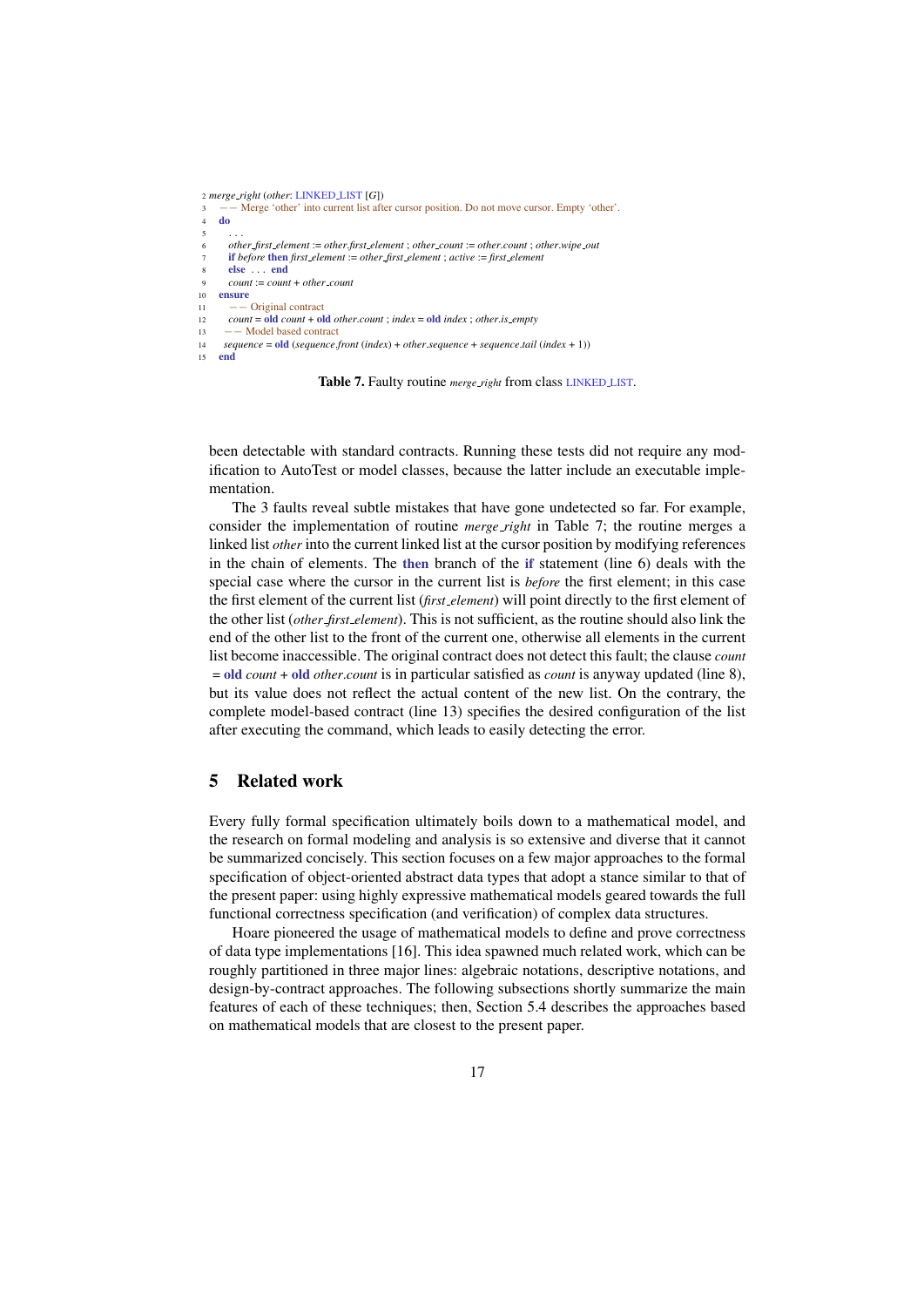#### 5.1 Algebraic notations

Algebraic notations formalize classes in terms of (uninterpreted) functions and axioms that describe the mutual relationship among the functions. For example, the axiom s.insert(x).member of  $(x) = True$  defines the mutual semantics of the operations insert and member of of a set data type. The most influential work in algebraic specifications is arguably Guttag and Horning's [14] and Gougen et al.'s [13], which gave a foundation to much derivative work. The former was also made practical in the Larch project [15], and introduced a notion of *completeness* that differs from the one of the present paper (see Section 3.2), and applies to whole types, not single features.

Algebraic notations emphasize the calculational aspect of a specification. This makes them very effective notations to formalize and verify data types at a high level of abstraction. In particular, the close connection between rewriting systems [10] and algebraic definitions enables, in many practical cases, the automated or semi-automated verification of consistency and completeness [14] requirements of abstract specifications. The algebraic approach, on the other hand, does not integrate as well with real programming languages to document implementations in the form of pre and postconditions of single operations.

#### 5.2 Descriptive notations

Descriptive notations formalize classes in terms of simpler types — ultimately grounded in simple mathematical models such as sets and relations — and operations defined as input/output relations (that is, pre and postconditions) constrained by logic or arithmetic formulas. For example, the insert operation of a set data structure could be defined by the formula  $\forall s, x \bullet [s]$ .insert $(x)$ ] =  $[s] \cup \{x\}$ , in terms of the union operation applied to a model set  $[s]$ .

Descriptive notations can be used in isolation to build language-independent models, or to give a formal semantics to concrete implementations. Languages and methods such as Z [29], B [1], and VDM [17] pursue the former approach, usually within a top-down development framework. Other specification languages and tools such as RESOLVE [24], AAL [18], and Jahob [30] are examples of the latter approach for the programming languages  $C^{++}$  and Java.

Descriptive notations are apt to develop correct-by-construction designs and to accurately document implementations, often with the goal of verifying functional correctness. Using them in contracts, however, introduces a new notation on top of the programming language, which requires additional effort and expertise from the programmer and makes it more difficult to to maintain the specification synchronized with the actual implementation. This weakness is shared by algebraic notations alike.

#### 5.3 Design-by-contract approaches

Design by contract [22] introduces formal specifications in programs using the same notation for implementation and annotations, in an attempt to make writing the contracts as congenial as possible to programmers. For example, the insert operation of a multiset class could have a postcondition clause such as count  $> 0$  that defines an effect of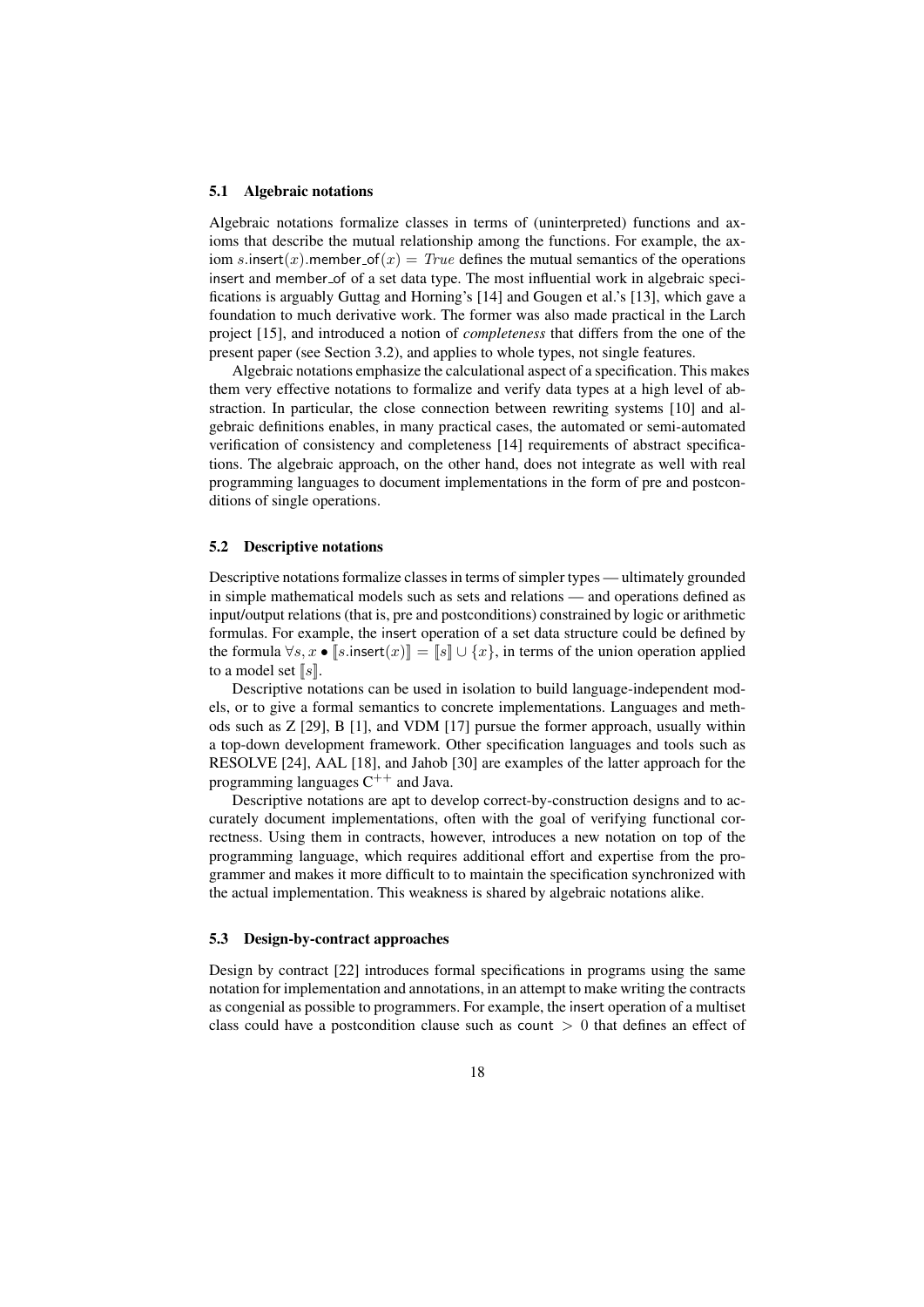the insert operation in terms of the value returned by another function count of the same class. The Eiffel programming language [11] epitomizes the design by contract methodology, together with similar solutions for other languages such as APP [26] for C, Spec<sup>#</sup> [2] for  $C^{\#}$ , and many others.

As we discussed also in the rest of the paper, using a subset of the programming language in annotations helps programmers writing them [5], but it often does not provide enough expressive power to formalize "complete" functional correctness, or requires cumbersome workarounds to capture the semantics of mathematical concepts in terms of programming language constructs. Going back to the example of the set class, it is impossible to express directly (with quantification over the domain) the fact that insert does not remove any element that was in the set before insertion. The semantics of quantification could still be expressed as iteration over the data structure. This, however, is unintuitive and programmers tend not to write such assertions [25]; furthermore, it does not quite solve the problem but only reduces it to the — arguably simpler but still error-prone — problem of ensuring that the iteration over the data structure realizes the intended quantification semantics without incurring in misleading side effects.

#### 5.4 Model-based annotation languages

The Java Modeling Language (JML) [20, 19] is likely the approach that shares the most similarities with ours: JML annotations are based on a subset of the Java programming language and the JML framework provides a library of model classes mapping mathematical concepts. While sharing a common outlook, the approaches in JML and in the present paper differ in several details pertaining scope and technical aspects.

At the technical level, JML prefers model variables [7] while our approach leverages model queries that return the value of immutable model classes; each approach has its merits, but model queries have the advantage of supporting an axiomatic definition that is easily grounded in an underlying mathematical theory, and facilitate a seamless integration with traditional contracts — also typically based on queries. Section 3.1 discusses other advantages of model queries. A notational difference is that JML extends Java's expressions with notations for logic operators and quantifiers, while our method does not extend Eiffel's syntax and reuses notation such as agents to express quantifications and other aspects that belong to expressive specifications.

In terms of scope, our approach strives to be more methodological and systematic, with the primary target of fully contracting a complete library of data structures. Our method tries to keep the additional effort required to the programmer to a minimum; this is the case, for example, with frame conditions that are extracted automatically from postconditions in many cases (although our solution is still partial and certainly requires further investigation). Finally, let us remark that our usage scenarios are multi-faceted, ranging from specification and design (also supporting notions such as completeness), to verification, runtime checking, and automated testing.

The present paper extends in scope the previous work of ours on model-based classes [28, 27], and systematically applies the results to the re-design and re-implementation of a rich library of data structures. The experience gained in this practical application also prompted us to refine and rediscuss aspects of the previous approach, as we discussed at length in the rest of the paper.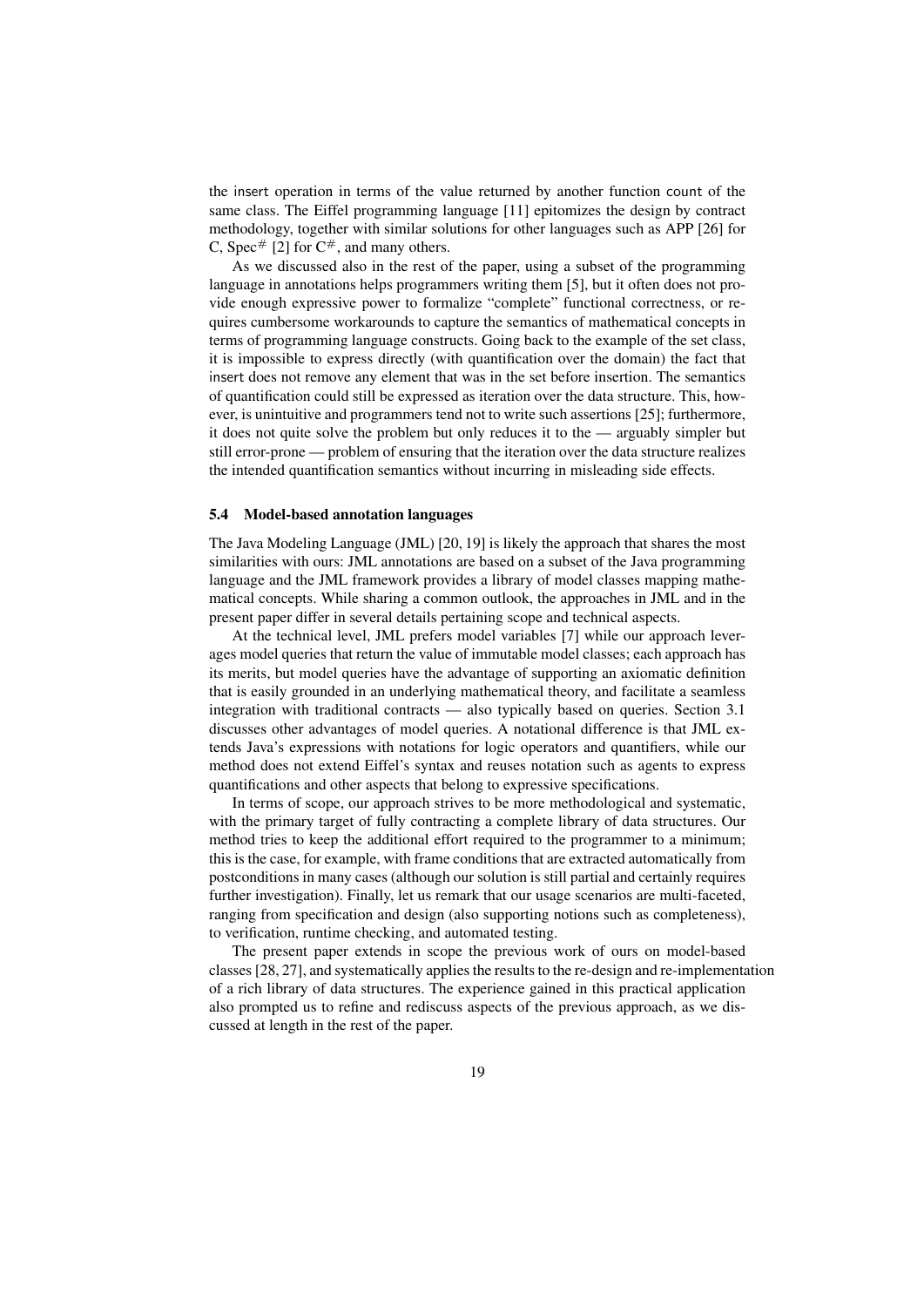## 6 Conclusions and future work

Present work makes the following contributions:

- A method for writing strong interface specifications for reusable object-oriented components; we give a systematic formal description of the method and define a notion of specification completeness, which is easy to reason about.
- A library of reusable components supplied with strong specification, which demonstrates applicability of the proposed specification method and its benefits for automated contract-based testing.

There are many directions of future work that we wish to pursue. First, the proposed specification method has to be tried out on more libraries and application from diverse problem domains. Second, a user study is needed to justify our intuition that modelbased contracts are easy to write, understand and reason about in practice.

As the ultimate goal we see model-based contracts as a part of an integrated verification environment: a software development environment that employs a wide range of tools and techniques to assist a programmer in constructing correct software. Achieving this goal requires a lot of work in the direction of both proofs and testing.

On the side of proofs our method has to be extended to non-interface specifications: abstraction functions, representation invariants, loop invariants are often more complex than public contracts. We also have to refine the model-based approach to specifying frame properties.

To enable automated proofs we have to implement the translation of model-based contracts from Eiffel to Boogie. We also have to provide full Boogie theories for all classes in the MML library. With these tools at hand we plan to prove correctness of the EiffelBase2 library.

Except for correctness proofs, other interesting types of proofs can be done: for example, formal proofs of specification completeness as defined in this paper as well as proofs of consistency between the implementations of model classes and their mappings into different theories.

In the direction of testing the main issue is the runtime efficiency of model-based contracts. We plan to experiment with different implementation of model classes and try to minimize the runtime penalty caused by their immutability.

### References

- 1. J.-R. Abrial. *The B-book: assigning programs to meanings*. Cambridge University Press, New York, NY, USA, 1996.
- 2. M. Barnett, R. DeLine, M. Fähndrich, B. Jacobs, K. R. M. Leino, W. Schulte, and H. Venter. The Spec# programming system: Challenges and directions. In *Verified Software: Theories, Tools, Experiments, First IFIP TC 2/WG 2.3 Conference (VSTTE 2005)*, volume 4171 of *Lecture Notes in Computer Science*, pages 144–152. Springer, 2008.
- 3. M. Barnett, K. R. M. Leino, and W. Schulte. The Spec# programming system: An overview. In *CASSIS 2004*, volume 3362 of *LNCS*. Springer, 2004.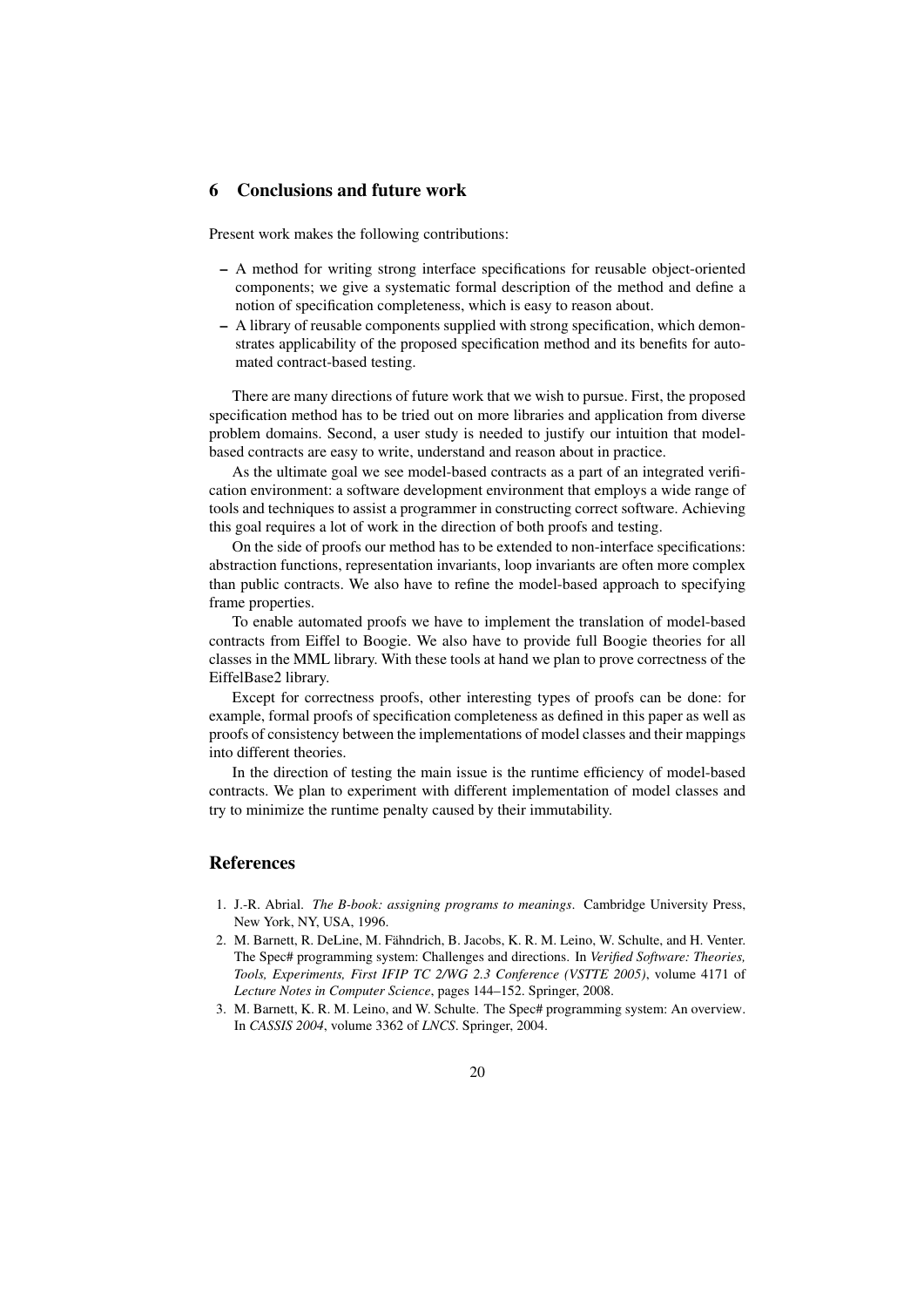- 4. M. Barnett, B. yuh Evan Chang, R. Deline, B. Jacobs, and K. R. Leino. Boogie: A modular reusable verifier for object-oriented programs. In *Formal Methods for Components and Objects: 4th International Symposium, FMCO 2005, volume 4111 of Lecture Notes in Computer Science*, pages 364–387. Springer, 2006.
- 5. P. Chalin. Are practitioners writing contracts? In *Rigorous Development of Complex Fault-Tolerant Systems (RODIN Book)*, volume 4157 of *Lecture Notes in Computer Science*, pages 100–113. Springer, 2006.
- 6. J. Charles. Adding native specifications to jml. In *In Workshop on Formal Techniques for Java-like Programs (FTfJP*, 2006.
- 7. Y. Cheon, G. Leavens, M. Sitaraman, and S. Edwards. Model variables: cleanly supporting abstraction in design by contract. *Softw. Pract. Exper.*, 35(6):583–599, 2005.
- 8. I. Ciupa, B. Meyer, M. Oriol, and A. Pretschner. Finding faults: Manual testing vs. random+ testing vs. user reports. In *Proceedings of ISSRE (International Symposium on Software Reliability) 2008*, 2008.
- 9. A. Darvas and P. Müller. Faithful mapping of model classes to mathematical structures. In *SAVCBS '07: Proceedings of the 2007 conference on Specification and verification of component-based systems*, pages 31–38, New York, NY, USA, 2007. ACM.
- 10. N. Dershowitz and J.-P. Jouannaud. Rewrite systems. In J. van Leeuwen, editor, *Handbook of Theoretical Computer Science*, volume B, pages 243–320. Elsevier and MIT Press, 1990.
- 11. ECMA International. *Standard ECMA-367. Eiffel: Analysis, Design and Programming Language*. 2nd edition, June 2006.
- 12. http://freeelks.svn.sourceforge.net.
- 13. J. A. Gougen, J. W. Thatcher, and E. G. Wagner. An initial algebra approach to the specification, correctness, and implementation of abstract data types. In R. Yeh, editor, *Current Trends in Programming Methodology*, volume IV, pages 80–149. Prentice Hall, 1978.
- 14. J. V. Guttag and J. J. Horning. The algebraic specification of abstract data types. *Acta Inf.*, 10:27–52, 1978.
- 15. J. V. Guttag, J. J. Horning, S. J. Garl, K. D. Jones, A. Modet, and J. M. Wing, editors. *Larch: Languages and Tools for Formal Specification*. Springer-Verlag, 1993.
- 16. C. A. R. Hoare. Proof of correctness of data representations. *Acta Inf.*, 1:271–281, 1972.
- 17. C. B. Jones. *Systematic software development using VDM*. Prentice-Hall, 2nd edition, 1990.
- 18. S. Khurshid, D. Marinov, and D. Jackson. An analyzable annotation language. In *OOPSLA*, pages 231–245, 2002.
- 19. G. T. Leavens, A. L. Baker, and C. Ruby. Preliminary design of JML: a behavioral interface specification language for java. *SIGSOFT Softw. Eng. Notes*, 31(3):1–38, 2006.
- 20. G. T. Leavens, Y. Cheon, C. Clifton, C. Ruby, and D. R. Cok. How the design of JML accommodates both runtime assertion checking and formal verification. *Sci. Comput. Program.*, 55(1-3):185–208, 2005.
- 21. B. H. Liskov and J. M. Wing. A behavioral notion of subtyping. *ACM Trans. Program. Lang. Syst.*, 16(6):1811–1841, 1994.
- 22. B. Meyer. *Object-oriented software construction*. Prentice Hall, 2nd edition, 1997.
- 23. B. Meyer, A. Fiva, I. Ciupa, A. Leitner, Y. Wei, and E. Stapf. Programs that test themselves. *Computer*, 42(9):46–55, 2009.
- 24. W. F. Ogden, M. Sitaraman, B. W. Weide, and S. H. Zweben. The RESOLVE framework and discipline. *ACM SIGSOFT Software Engineering Notes*, 19(4):23–28, 1994.
- 25. N. Polikarpova, I. Ciupa, and B. Meyer. A comparative study of programmer-written and automatically inferred contracts. In *ISSTA '09: Proceedings of the eighteenth international symposium on Software testing and analysis*, pages 93–104, New York, NY, USA, 2009. ACM.
- 26. D. S. Rosenblum. Towards a method of programming with assertions. In *ICSE*, pages 92– 104, 1992.